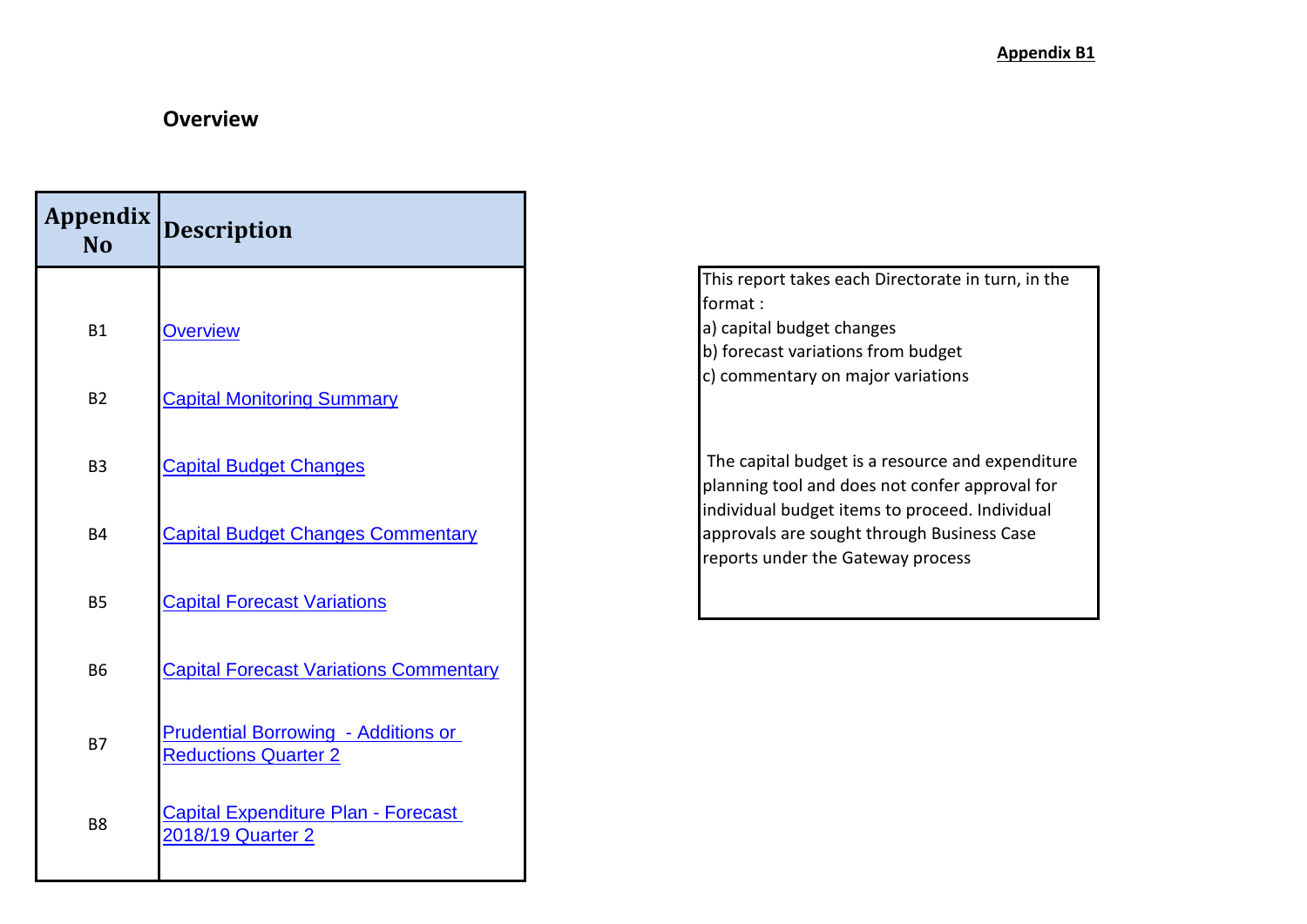### **Capital Monitoring Summary**

|                                                                            | 2018/19                | 2019/20              | 2019/21              | <b>Later Years</b>  | <b>Total Plan</b>       |
|----------------------------------------------------------------------------|------------------------|----------------------|----------------------|---------------------|-------------------------|
| <b>Expenditure</b>                                                         | £000                   | £000                 | £000                 | £000                | £000                    |
| Quarter 1 Approved Budget                                                  | 479,086                | 366,243              | 470,645              | 1,542,394           | 2,858,368               |
| New Resources Quarter 2                                                    | 58,619                 | 106,439              | 116,978              | 237,189             | 519,225                 |
| <b>Revised Budget Quarter 2</b>                                            | 537,706                | 472,682              | 587,623              | 1,779,582           | 3,377,593               |
| Forecast Slippage - Quarter 2                                              | (48, 138)              | 27,532               | 10,836               | 9,769               | $\mathbf 0$             |
| Forecast Overspend (Underspend)                                            | (36, 341)              | (23, 547)            | (154, 387)           | (454)               | (214, 729)              |
| <b>Forecast Outturn at Quarter 2</b>                                       | 453,227                | 476,668              | 444,072              | 1,788,898           | 3,162,865               |
| <b>Resources</b>                                                           |                        |                      |                      |                     |                         |
| <b>Use of Specific Resources:</b><br><b>Grants &amp; Contributions</b>     | (227, 147)             | (160, 740)           | (135, 873)           | (209, 436)          | (733, 196)              |
| Earmarked Capital Receipts - RTB & Revenue Reform                          | (72, 716)              | (77, 509)            | (50, 271)            | (253, 599)          | (454, 095)              |
| Revenue Contributions - Departmental<br><b>Revenue Contributions - HRA</b> | (10, 256)<br>(44, 325) | (4,923)<br>(51, 147) | (5,238)<br>(59, 993) | (118)<br>(446, 241) | (20, 534)<br>(601, 706) |
| Use of Corporate or General Resources:                                     |                        |                      |                      |                     |                         |
| <b>Corporate Resources</b>                                                 | (9,901)                | (320)                | (150)                | (13, 535)           | (23,906)                |
| Unsupported Prudential Borrowing - General*                                | 0                      | 0                    | 0                    | 0                   | 0                       |
| <b>Unsupported Prudential Borrowing - Corporate</b>                        | $\Omega$               | 0                    | $\Omega$             | $\Omega$            | $\Omega$                |
| <b>Unsupported Prudential Borrowing - Directorate</b>                      | (88, 882)              | (182, 029)           | (192, 547)           | (865, 969)          | (1,329,427)             |
| <b>Forecast Use of Resources</b>                                           | (453, 227)             | (476, 668)           | (444, 072)           | (1,788,898)         | (3, 162, 865)           |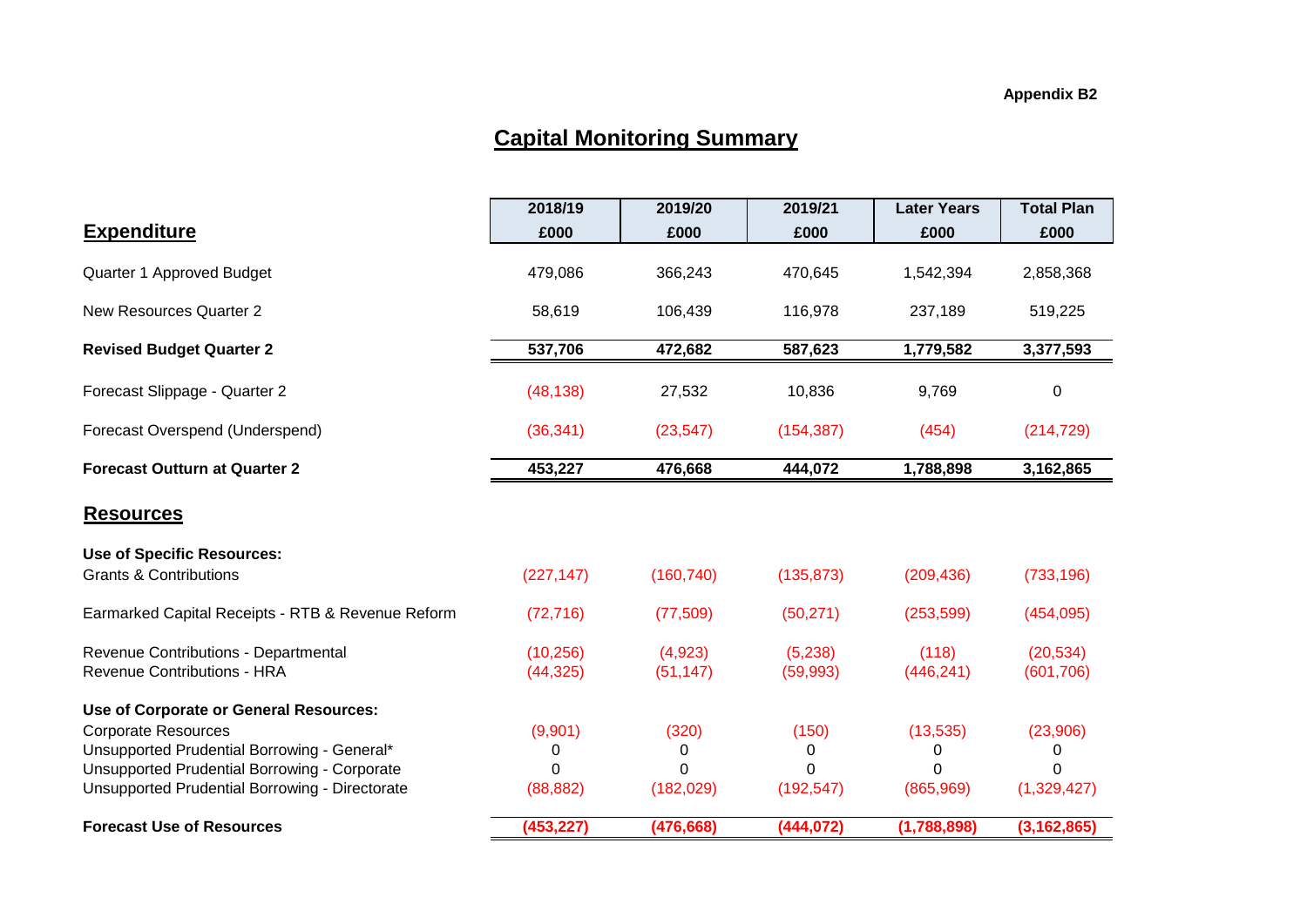#### **CAPITAL MONITOR - BUDGET CHANGES (QUARTER 2) Appendix B3**

|                                                                                                 |                        | <b>Current Year</b> |                 |                    | <b>All Years</b>  |                                                |                    |
|-------------------------------------------------------------------------------------------------|------------------------|---------------------|-----------------|--------------------|-------------------|------------------------------------------------|--------------------|
| <b>Directorate</b>                                                                              |                        | Quarter 1           | Current         | Change             | Quarter 1 Current |                                                | Change             |
|                                                                                                 | Ref                    | <b>Budget</b>       | <b>Budget</b>   |                    | <b>Budget</b>     | <b>Budget</b>                                  |                    |
| Directorate: Adult Social Care & Health                                                         |                        | £000                | £000            | £000               | £000              | £000                                           | £000               |
| <b>Property Schemes</b>                                                                         |                        | 513                 | 513             | 0                  | 1,456             | 1,456                                          | 0                  |
| <b>IT Schemes</b>                                                                               |                        | 790                 | 790             | 0                  | 1,545             | 1,545                                          | 0                  |
| Improvements to Social Care Delivery                                                            |                        | 0                   | 0               | 0                  | 5,651             | 5,651                                          | 0                  |
| Independent Living                                                                              |                        | 4,897               | 4,897           | 0                  | 4,897             | 4,897                                          | 0                  |
| <b>Total Directorate Capital programme</b>                                                      |                        | 6,200               | 6,200           | 0                  | 13,549            | 13,549                                         | 0                  |
|                                                                                                 |                        |                     |                 |                    |                   |                                                |                    |
| Directorate: Children's, Young People & Families                                                |                        |                     |                 |                    |                   |                                                |                    |
| Devolved Capital Allocation to Schools                                                          | $c_1$ $\bullet$        | 2,790               | 2,790           | 0                  | 2,790             | 4,566                                          | 1,776              |
| <b>Schools Condition Allowance</b><br>Basic Need - Additional School Places                     | C2<br>$\bigcirc$<br>C3 | 12,785              | 12,785          | 0                  | 16,690            | 21,180                                         | 4,490              |
| <b>Early Years</b>                                                                              |                        | 22,839<br>941       | 21,839<br>941   | (1,000)<br>0       | 154,486<br>2,071  | 152,027<br>2,071                               | (2, 459)<br>0      |
| IT Investment                                                                                   |                        | 1,594               | 1,594           | 0                  | 3,586             | 3,586                                          | 0                  |
| Universal Infant Free School Meals                                                              |                        | 0                   | $\mathbf 0$     | 0                  | 0                 | 0                                              | 0                  |
| <b>Other Minor Schemes</b>                                                                      |                        | 50                  | 50              | 0                  | 50                | 50                                             | 0                  |
| <b>Total Directorate Capital programme</b>                                                      |                        | 40,999              | 39,999          | (1,000)            | 179,673           | 183,480                                        | 3,807              |
|                                                                                                 |                        |                     |                 |                    |                   |                                                |                    |
| <b>Directorate: Place</b><br><b>Place Other</b>                                                 |                        |                     |                 |                    |                   |                                                |                    |
| Sport & Swimming Pool Facilities                                                                | <b>P1</b>              | 6,877               | 6,886           | 9                  | 7,999             | 8,584                                          | 585                |
| <b>Waste Management Services</b>                                                                |                        | 6,015               | 6,015           | 0                  | 53,063            | 53,063                                         | 0                  |
| Parks                                                                                           | P2                     | 2,903               | 3,102           | 199                | 4,774             | 5,973                                          | 1,199              |
| <b>Bereavement Services</b>                                                                     |                        | 349                 | 349             | 0                  | 349               | 349                                            | 0                  |
| <b>Markets</b>                                                                                  |                        | 1,815               | 1,815           | 0                  | 1,815             | 1,815                                          | $\mathbf 0$        |
| <b>Community Initiatives</b>                                                                    |                        | 0                   | 0               | 0                  | 392               | 392                                            | 0                  |
| <b>Regulation and Enforcement</b>                                                               |                        | 299                 | 323             | 24                 | 299               | 323                                            | 24                 |
| Highways - Land Drainage and Flood Defences<br><b>Adult Education &amp; Youth</b>               | P3                     | 11<br>70            | 11<br>171       | $\mathbf 0$<br>102 | 11<br>70          | 11<br>171                                      | $\mathbf 0$<br>102 |
| <b>Strategic Libraries</b>                                                                      |                        | 180                 | 210             | 30                 | 180               | 210                                            | 30                 |
| Museums & Arts                                                                                  | P4<br>$\overline{(\ }$ | 20                  | 70              | 50                 | 20                | 70                                             | 50                 |
| Community Development & Play                                                                    |                        | 34                  | 34              | 0                  | 34                | 34                                             | 0                  |
| <b>Community Chest</b>                                                                          |                        | 0                   | 0               | 0                  | 0                 | 0                                              | 0                  |
| <b>Community Libraries</b>                                                                      |                        | 783                 | 783             | 0                  | 783               | 783                                            | 0                  |
| <b>Housing Related Loans</b>                                                                    | <b>P5</b>              | 56,494              | 621             | (55, 873)          | 260,957           | 1,718                                          | (259, 239)         |
| <b>Housing Options</b><br><b>Total Place Other</b>                                              |                        | 9,925<br>85,777     | 9,925<br>30,317 | 0<br>(55, 460)     | 9,925<br>340,671  | 9,925<br>83,421                                | 0<br>(257, 250)    |
| <b>Housing HRA</b>                                                                              |                        |                     |                 |                    |                   |                                                |                    |
| Housing Improvement Programme                                                                   |                        | 68,754              | 68,754          | 0                  | 609,102           | 609,102                                        | 0                  |
| Redevelopment                                                                                   |                        | 64,186              | 64,186          | 0                  | 451,400           | 451,400                                        | 0                  |
| <b>Other Programmes</b>                                                                         |                        | 4,809               | 4,809           | 0                  | 46,922            | 46,922                                         | 0                  |
| <b>Total HRA</b>                                                                                |                        | 137,749             | 137,749         | 0                  |                   | 1,107,424 1,107,424                            | 0                  |
| <b>Total Directorate Capital programme</b>                                                      |                        | 223,526             |                 |                    |                   | 168,066 (55,460) 1,448,095 1,190,845 (257,250) |                    |
|                                                                                                 |                        |                     |                 |                    |                   |                                                |                    |
| <b>Directorate: Economy</b>                                                                     |                        |                     |                 |                    |                   |                                                |                    |
| <b>Planning &amp; Regeneration Schemes</b>                                                      |                        |                     |                 |                    |                   |                                                |                    |
| <b>Major Projects:</b>                                                                          |                        |                     |                 |                    |                   |                                                |                    |
| Enterprise Zone - Investment Plan                                                               |                        | 0                   | 0               | 0                  | 347               | 347                                            | 0                  |
| Enterprise Zone - Paradise Circus<br>Enterprise Zone - Site Development & Access                |                        | 15,359<br>2,500     | 15,359<br>2,500 | 0<br>0             | 18,518<br>8,045   | 18,518<br>8,045                                | 0<br>0             |
| Enterprise Zone - Connecting Economic Opportunities                                             |                        | 1,000               | 1,000           | 0                  | 95,691            | 95,691                                         | 0                  |
| Enterprise Zone - Southern Gateway Site                                                         |                        | 1,000               | 1,000           | 0                  | 34,530            | 34,530                                         | 0                  |
| Enterprise Zone - LEP Investment Fund                                                           |                        | 0                   | 0               | 0                  | 20,000            | 20,000                                         | 0                  |
| Enterprise Zone - HS2 Interchange Site                                                          |                        | 0                   | 0               | 0                  | 20,000            | 20,000                                         | 0                  |
| Enterprise Zone - Southside Links                                                               |                        | 80                  | 80              | 0                  | 278               | 278                                            | 0                  |
| EZ Phase II - HS2 Station Environment                                                           |                        | 1,814               | 1,814           | 0                  | 60,000            | 60,000                                         | 0                  |
| EZ Phase II - HS2 Site Enabling                                                                 |                        | 1,000               | 1,000<br>0      | 0<br>0             | 101,500           | 101,500                                        | 0<br>0             |
| EZ Phase II - Local Transport Improvements<br>EZ Phase II - Connecting Economic Opportunities 2 |                        | 0<br>0              | 0               | 0                  | 104,800<br>52,900 | 104,800<br>52,900                              | 0                  |
| EZ Phase II - Social Infrastructure                                                             |                        | 0                   | 0               | 0                  | 109,900           | 109,900                                        | 0                  |
| EZ Phase II - Metro Extension to E Bham/Solihull                                                |                        | 0                   | $\mathbf 0$     | 0                  | 183,300           | 183,300                                        | 0                  |
| Jewellery Quarter Cemetery                                                                      |                        | 1,829               | 1,829           | 0                  | 1,829             | 1,829                                          | 0                  |
| <b>Unlocking Housing Sites</b>                                                                  |                        | 4,619               | 4,619           | 0                  | 7,169             | 7,169                                          | 0                  |
| East Aston RIS                                                                                  |                        | 4,830               | 4,830           | 0                  | 4,830             | 4,830                                          | 0                  |
| Life Sciences                                                                                   |                        | 973                 | 973             | 0                  | 973               | 973                                            | 0                  |
| Other (Major Projects)<br><b>Public Realm:</b>                                                  |                        | 32                  | 32              | 0                  | 32                | 32                                             | 0                  |
| <b>Metro Centenary Square</b>                                                                   | $E1$ $\bigcirc$        | 3,820               | 4,026           | 205                | 3,820             | 4,026                                          | 205                |
| Making the Connection                                                                           |                        | 373                 | 373             | 0                  | 403               | 403                                            | 0                  |
| Longbridge                                                                                      |                        | 1,178               | 1,178           | 0                  | 1,178             | 1,178                                          | 0                  |
| Other (Public Realm)                                                                            |                        | 299                 | 299             | (0)                | 299               | 299                                            | (0)                |
| Infrastructure:                                                                                 |                        |                     |                 |                    |                   |                                                |                    |
| <b>One Station</b>                                                                              |                        |                     |                 |                    |                   |                                                |                    |
|                                                                                                 |                        | 251                 | 251             | 0                  | 251               | 251                                            | 0                  |
| A34 Corridor Perry Barr                                                                         |                        | 246                 | 246             | 0                  | 281               | 281                                            | 0                  |
| Grants/Loans:                                                                                   |                        |                     |                 |                    |                   |                                                | 0<br>0             |
| <b>Grand Hotel Development</b><br><b>Minor Projects</b>                                         |                        | 1,000<br>0          | 1,000<br>0      | 0<br>0             | 1,000<br>0        | 1,000<br>0                                     | 0                  |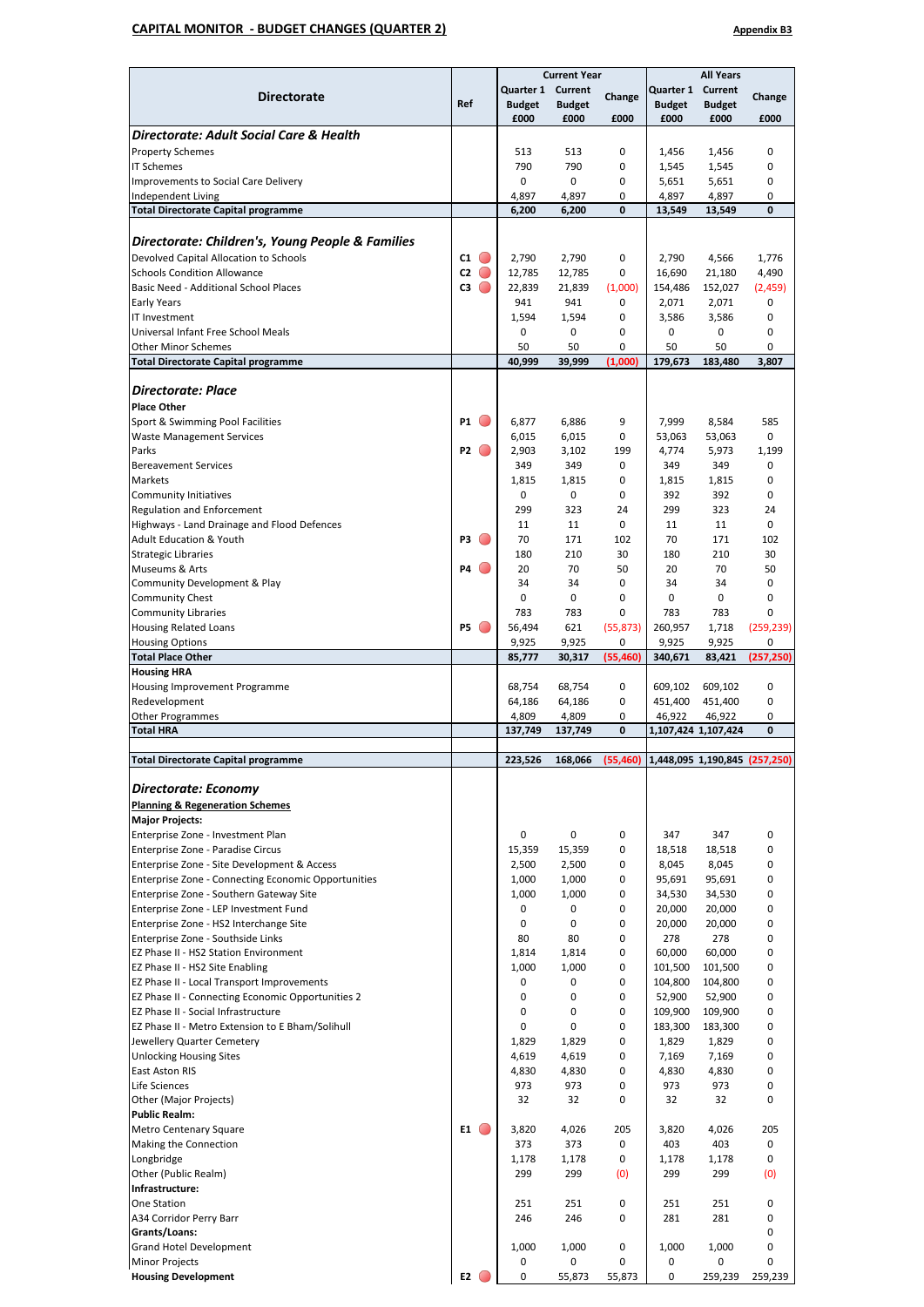#### **CAPITAL MONITOR - BUDGET CHANGES (QUARTER 2) Appendix B3**

|                                                   |                                                     | <b>Current Year</b> |                |           | <b>All Years</b> |                             |                |  |
|---------------------------------------------------|-----------------------------------------------------|---------------------|----------------|-----------|------------------|-----------------------------|----------------|--|
|                                                   |                                                     | Quarter 1           | Current        |           | Quarter 1        | Current                     |                |  |
| <b>Directorate</b>                                | Ref                                                 | <b>Budget</b>       | <b>Budget</b>  | Change    | <b>Budget</b>    | <b>Budget</b>               | Change         |  |
|                                                   |                                                     | £000                | £000           | £000      | £000             | £000                        | £000           |  |
| <b>Total Planning &amp; Regeneration Projects</b> |                                                     | 42,202              | 98,280         | 56,078    | 831,873          | 1,091,318                   | 259,444        |  |
| <b>Employment &amp; Skills</b>                    |                                                     |                     |                |           |                  |                             |                |  |
| National College for HS2                          |                                                     | 203                 | 203            | 0         | 203              | 203                         | 0              |  |
| ERDF Business Growth & Property Investment        |                                                     | 5,450               | 5,450          | 0         | 5,918            | 5,918                       | 0              |  |
| <b>Total Employment &amp; Skills</b>              |                                                     | 5,653               | 5,653          | 0         | 6,121            | 6,121                       | 0              |  |
| <b>Highways</b>                                   |                                                     |                     |                |           |                  |                             |                |  |
| Safer Routes to Schools                           | E3<br>$\left( \begin{array}{c} \end{array} \right)$ | 506                 | 617            | 111       | 1,706            | 2,117                       | 411            |  |
| Section 106 & 278                                 |                                                     | 19                  | 19             | 0         | 19               | 19                          | 0              |  |
| Network Integrity                                 | E4                                                  | 1,265               | 1,452          | 187       | 3,599            | 4,288                       | 689            |  |
|                                                   | E5<br>$\bigcirc$                                    |                     |                |           |                  |                             |                |  |
| Road Safety                                       |                                                     | 948                 | 839            | (109)     | 3,048            | 3,464                       | 416            |  |
| <b>Other Minor Schemes</b>                        |                                                     | 1,259               | 1,259          | 0         | 1,259            | 1,259                       | 0              |  |
| <b>Total Highways</b>                             |                                                     | 3,996               | 4,186          | 190       | 9,631            | 11,147                      | 1,517          |  |
| <b>Transportation</b>                             |                                                     |                     |                |           |                  |                             |                |  |
| <b>Major Schemes:</b>                             |                                                     |                     |                |           |                  |                             |                |  |
| <b>Ashted Circus</b>                              | E6                                                  | 5,276               | 4,215          | (1,061)   | 5,777            | 5,745                       | (32)           |  |
| <b>Metro Extension</b>                            |                                                     | 207                 | 207            | 0         | 207              | 207                         | 0              |  |
| Iron Lane                                         | $\bigcirc$<br>E7                                    | 6,816               | 1,930          | (4,886)   | 12,033           | 12,197                      | 164            |  |
| Minworth Unlocking                                |                                                     | 0                   | $\overline{2}$ | 2         | 0                | 2                           | $\overline{2}$ |  |
| <b>Battery Way Extension</b>                      | E8                                                  | 5,389               | 3,749          | (1,640)   | 5,389            | 5,288                       | (101)          |  |
| Longbridge Connectivity                           | E9<br>$\bigcirc$                                    | 4,623               | 3,500          | (1, 123)  | 4,643            | 3,754                       | (889)          |  |
| A457 Dudley Road                                  | E10                                                 | 3,386               | 500            | (2,886)   | 29,491           | 33,734                      | 4,243          |  |
| Peddimore                                         |                                                     | 79                  | 80             | 1         | 79               | 80                          | 1              |  |
| Journey Reliability                               | $E11$ $\odot$                                       | 273                 | 439            | 166       | 513              | 810                         | 297            |  |
| Tame Valley Phase 2 & 3                           | E12                                                 | 4,986               | 1,027          | (3,959)   | 86,618           | 81,737                      | (4,881)        |  |
| Selly Oak New Road Phase 1B                       |                                                     | 1,655               | 1,655          | 0         | 8,762            | 8,762                       | 0              |  |
| <b>Wharfdale Bridge</b>                           |                                                     | 50                  | 50             | (0)       | 2,550            | 2,550                       | (0)            |  |
| <b>Snow Hill Station</b>                          | E13                                                 | 438                 | 1,000          | 562       | 2,558            | 8,846                       | 6,288          |  |
| Other (Major Schemes)                             | E14                                                 | 579                 | 929            | 350       | 669              | 1,735                       | 1,066          |  |
| Inclusive & Sustainable Growth:                   |                                                     |                     |                |           |                  |                             |                |  |
| <b>Holloway Circus</b>                            | E15                                                 | 25                  | 165            | 140       | 25               | 165                         | 140            |  |
| <b>Bromford Gyratory</b>                          |                                                     | 11                  | 11             | 0         | 11               | 11                          | 0              |  |
| Southside / Hurst Street                          |                                                     | 106                 | 106            | 0         | 106              | 106                         | 0              |  |
|                                                   | E16                                                 |                     |                |           |                  |                             |                |  |
| Clean Air & Hydrogen Buses                        |                                                     | 12,340              | 11,000         | (1, 340)  | 12,340           | 11,000                      | (1, 340)       |  |
| Journey Reliability                               |                                                     | 302                 | 279            | (23)      | 302              | 279                         | (23)           |  |
| Other (Inclusive & Sustainable Growth)            | E17 $\bigcirc$                                      | 2,353               | 5,139          | 2,786     | 4,741            | 20,911                      | 16,170         |  |
| <b>Walking &amp; Cycling</b>                      | E18                                                 | 19,335              | 17,563         | (1, 772)  | 25,042           | 26,586                      | 1,544          |  |
| <b>Local Measures</b>                             |                                                     | 0                   | 0              | 0         | 0                | 0                           | 0              |  |
| <b>Infrastrucure Development</b>                  | E19                                                 | 857                 | 845            | (12)      | 2,757            | 5,109                       | 2,352          |  |
| <b>Section 106 &amp; 278</b>                      |                                                     | 84                  | 84             | 0         | 84               | 84                          | 0              |  |
| <b>Funding to be allocated</b>                    |                                                     | 193                 | 193            | 0         | 7,071            | 7,071                       | 0              |  |
| <b>Total Transportation</b>                       |                                                     | 69,364              | 54,668         | (14, 696) | 211,770          | 236,769                     | 24,999         |  |
| <b>Birmingham Property Services</b>               |                                                     |                     |                |           |                  |                             |                |  |
| Arena Central                                     |                                                     | 1,249               | 1.249          | 0         | 1.249            | 1.249                       | 0              |  |
| Attwood Green Projects                            |                                                     | 239                 | 239            | 0         | 239              | 239                         | 0              |  |
| Council House Complex Development Costs           |                                                     | 546                 | 546            | 0         | 546              | 546                         | 0              |  |
| Lee Bank Business Centre                          |                                                     | 135                 | 135            | 0         | 135              | 135                         | 0              |  |
| <b>NEC Hotels WOC</b>                             |                                                     | 165                 | 165            | 0         | 165              | 165                         | 0              |  |
| Other (BPS)                                       |                                                     | 7                   | 7              | 0         | 7                | 7                           | 0              |  |
| <b>Total Birmingham Property Services</b>         |                                                     | 2,341               | 2,341          | 0         | 2,341            | 2,341                       | 0              |  |
| <b>Total Directorate Capital programme</b>        |                                                     | 123,557             | 165,129        | 41,572    |                  | 1,061,736 1,347,696         | 285,961        |  |
|                                                   |                                                     |                     |                |           |                  |                             |                |  |
| Directorate: Finance & Governance                 |                                                     |                     |                |           |                  |                             |                |  |
| <b>Revenue Reform Projects</b>                    |                                                     | 26,318              | 26,318         | 0         | 42,945           | 42,945                      | 0              |  |
| Gateway / Grand Central Residual Costs            |                                                     | 2,678               | 2,678          | 0         | 2,678            | 2,678                       | 0              |  |
| Capital Loans & Equity Funds                      | F1.                                                 | 2,542               | 5,495          | 2,953     | 10,784           | 13,737                      | 2,953          |  |
| <b>SAP New Developments</b>                       |                                                     | 400                 | 400            | 0         | 4,062            | 4,062                       | 0              |  |
| <b>Commonwealth Games</b>                         | F2                                                  | 44,133              | 114,688        | 70,555    | 44,133           | 527,888                     | 483,755        |  |
| <b>Total Directorate Capital programme</b>        |                                                     | 76,071              | 149,579        | 73,508    | 104,602          | 591,309                     | 486,708        |  |
|                                                   |                                                     |                     |                |           |                  |                             |                |  |
| <b>Directorate: Strategic Services</b>            |                                                     |                     |                |           |                  |                             |                |  |
| Corporate ICT Investment                          |                                                     | 8,039               | 8,039          | 0         | 49,994           | 49,994                      | 0              |  |
| Digital Birmingham                                |                                                     | 288                 | 288            | 0         | 313              | 313                         | 0              |  |
| <b>IT Projects</b>                                |                                                     | 407                 | 407            | 0         | 407              | 407                         | 0              |  |
| <b>Total Directorate Capital programme</b>        |                                                     | 8,733               | 8,733          | 0         | 50,714           | 50,714                      | 0              |  |
|                                                   |                                                     |                     |                |           |                  |                             |                |  |
| <b>Total BCC</b>                                  |                                                     | 479,086             | 537,706        | 58,619    |                  | 2,858,368 3,377,593 519,225 |                |  |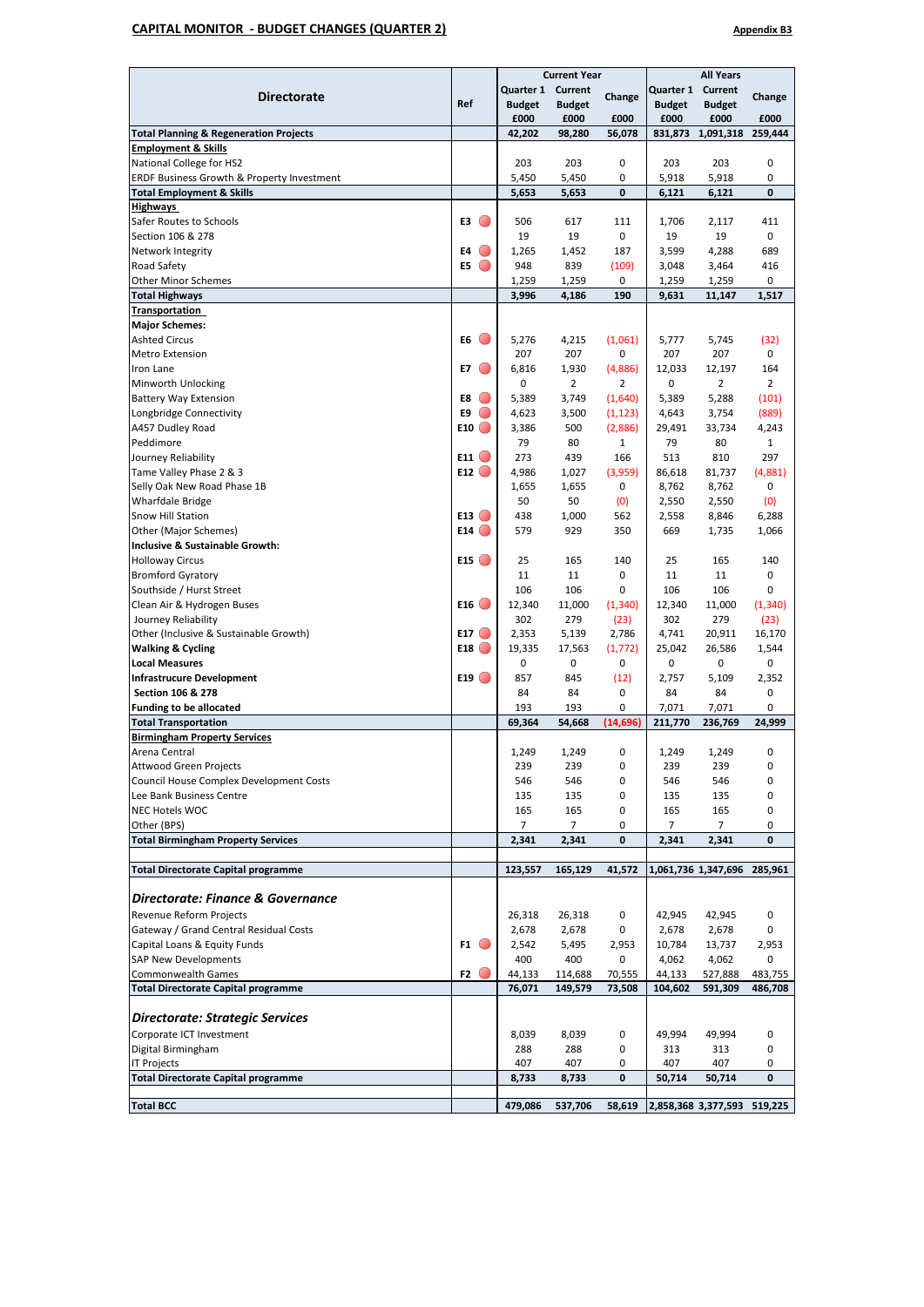### *Directorate: Children's, Young People & Families*

| Ref            | <b>Comments</b>                                                  | 2018/19      | <b>All years</b> |
|----------------|------------------------------------------------------------------|--------------|------------------|
|                |                                                                  | increase /   | increase /       |
|                |                                                                  | (decrease)   | (decrease)       |
|                |                                                                  | £000         | £000             |
| C1             | <b>Devolved Capital Allocation to Schools</b>                    |              |                  |
|                | As per funding announcement by the EFA                           | $\mathbf{0}$ | 1,776            |
| C <sub>2</sub> | <b>Schools Condition Allowance</b>                               |              |                  |
|                | Per Schools Capital Programme report approved by Cabinet on 18th | $\Omega$     | 4,490            |
|                | September 2018                                                   |              |                  |
| C <sub>3</sub> | <b>Basic Need - Additional School Places</b>                     |              |                  |
|                | Per Schools Capital Programme report approved by Cabinet on 18th |              |                  |
|                | September 2018                                                   | (1,000)      | (2,459)          |
|                | Total directorate over / (under)                                 | (1,000)      | 3,807            |

# *Directorate: Place*

| <b>Ref</b>     | <b>Comments</b>                                                      | 2018/19    | All years  |
|----------------|----------------------------------------------------------------------|------------|------------|
|                |                                                                      | increase / | increase / |
|                |                                                                      | (decrease) | (decrease) |
|                |                                                                      | £000       | £000       |
| <b>P1</b>      | <b>Sport &amp; Swimming Pool Facilities</b>                          |            |            |
|                | Additional Prudential Borrowing approved by Cabinet on 15.6.2018 for | 9          | 585        |
|                | Icknield Port Loop new build                                         |            |            |
| <b>P2</b>      | <b>Parks</b>                                                         |            |            |
|                | Approval for Natural Rivers & Green Corridors FBC June 2018. Funded  |            |            |
|                | by grants from ERDF, Environment Agency and Wildlife Trust           | 199        | 1,199      |
|                | Birmingham & Black Country.                                          |            |            |
| P <sub>3</sub> | <b>Adult Education &amp; Youth</b>                                   |            |            |
|                | Approval for BAES Wifi solution by Delegated Authority Sept 2018.    | 102        |            |
|                | Funded by grants in revenue reserves.                                |            | 102        |
| <b>P4</b>      | <b>Museums &amp; Arts</b>                                            |            |            |
|                | New Acquisitions approved by delegated authority in July 2018 funded |            |            |
|                | by Birmingham Museums Trust                                          | 50         | 50         |
| <b>P5</b>      | <b>Housing Related Loans</b>                                         |            |            |
|                | This scheme is now monitored within Economy Directorate - refer to   |            |            |
|                | E2 below.                                                            | (55, 873)  | (259, 239) |
|                |                                                                      |            |            |
|                |                                                                      |            |            |
|                | Total directorate over / (under)                                     | (55, 514)  | (257, 304) |

### *Directorate: Economy*

| Ref | <b>Comments</b>                                  | 2018/19<br>increase /<br>(decrease)<br>£000 | All years<br>increase /<br>(decrease)<br>£000 |
|-----|--------------------------------------------------|---------------------------------------------|-----------------------------------------------|
| E1  | <b>Metro Centenary Square</b>                    |                                             |                                               |
|     | Additional S106 Resources Sheepcote/Broad St     | 205                                         | 205                                           |
| E2  | <b>Housing Development</b>                       |                                             |                                               |
|     | <b>Budget Transferred from Place Directorate</b> | 55,873                                      | 259,239                                       |
|     | E3 - E19 Transportation and Highways             |                                             |                                               |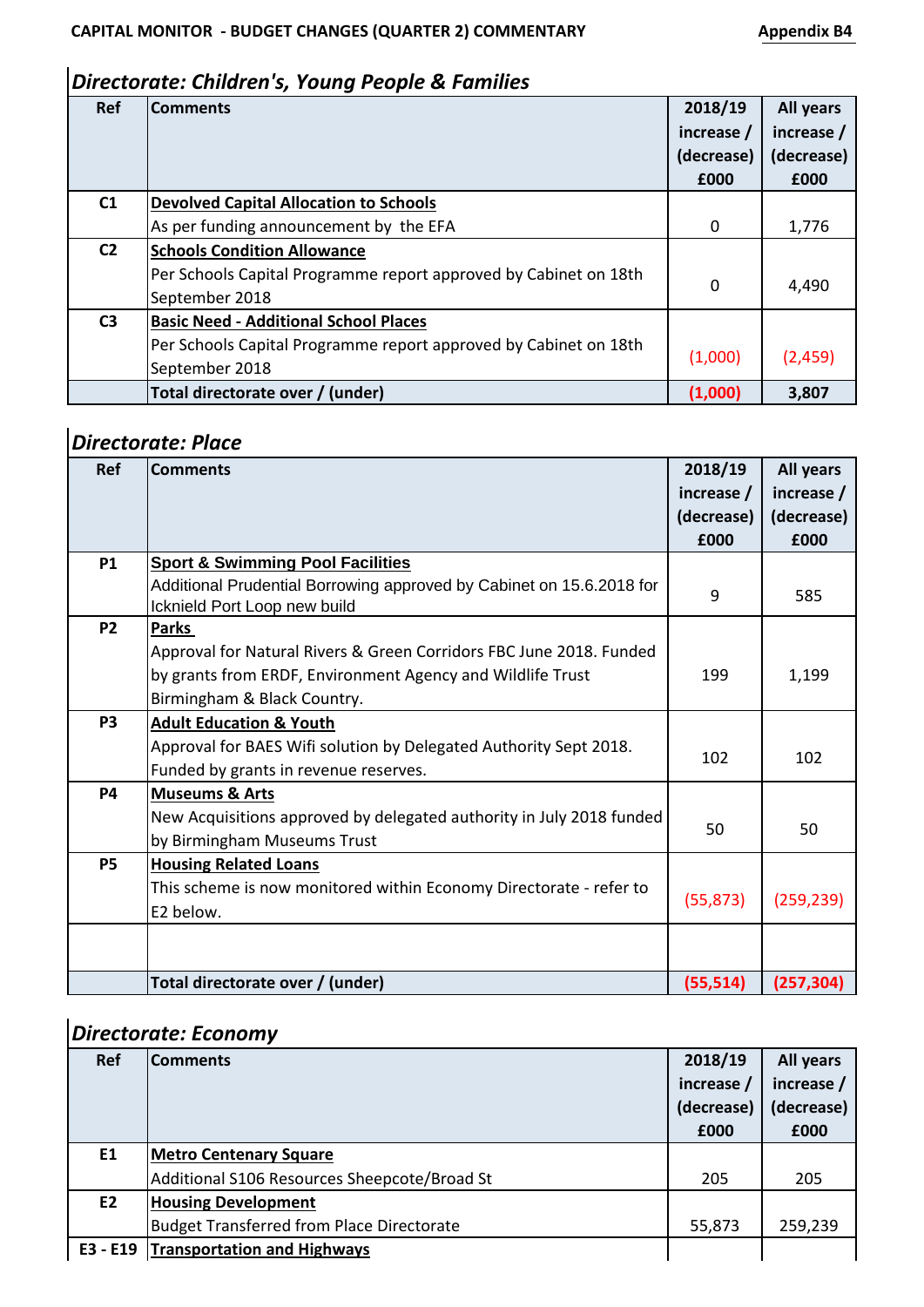| Total directorate over / (under)                               | 41,572   | 285,961 |
|----------------------------------------------------------------|----------|---------|
| 31/07/2018.                                                    |          |         |
| Highways Funding Strategy 2018/19 approved by cabinet on the   | (14,506) | 26,516  |
| The budget changes relate to revisions in the Transportation & |          |         |

# *Directorate: Finance & Governance*

| Ref            | <b>Comments</b>                                                      | 2018/19    | All years  |
|----------------|----------------------------------------------------------------------|------------|------------|
|                |                                                                      | increase / | increase / |
|                |                                                                      | (decrease) | (decrease) |
|                |                                                                      | £000       | £000       |
| F1             | <b>Capital Loans &amp; Equity Funds</b>                              |            |            |
|                | Capital Loans & Equity £2.953m - of Prudential Borrowing Resources   |            |            |
|                | added for Collective Investment Fund Loans paid on behalf of the     | 2,953      | 2,953      |
|                | West Midlands Combined Authority as approved by Cabinet on           |            |            |
|                | 22/03/2017.                                                          |            |            |
| F <sub>2</sub> | <b>Commonwealth Games</b>                                            |            |            |
|                | Outline Business Case approved 26th June 2018, setting out the       |            |            |
|                | proposals for the village, infrastructure in the Perry Barr area and | 70,555     | 483,755    |
|                | Alexander Stadium.                                                   |            |            |
|                | Total directorate over / (under)                                     | 73,508     | 486,708    |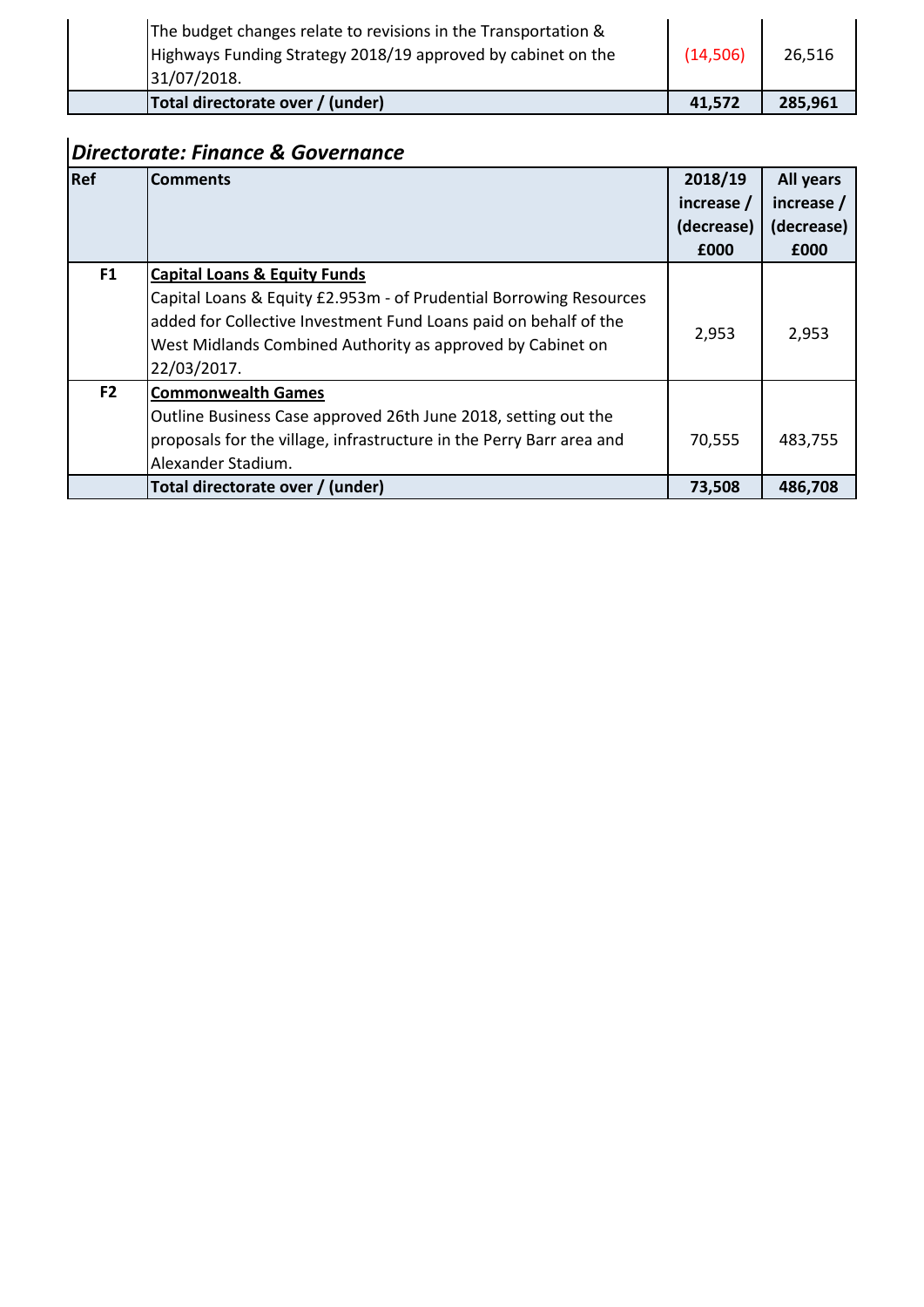#### **CAPITAL MONITOR - FORECAST VARIATIONS (QUARTER 2) Appendix B5**

|                                                                                              |                      |                                  |             | <b>Current Year</b>        |                                |                                         |                     | <b>All Years</b>                  |                                |
|----------------------------------------------------------------------------------------------|----------------------|----------------------------------|-------------|----------------------------|--------------------------------|-----------------------------------------|---------------------|-----------------------------------|--------------------------------|
| <b>Directorate</b>                                                                           | Ref                  | Current<br><b>Budget</b><br>£000 | £000        | Forecast Variation<br>£000 | Quarter 1<br>variation<br>£000 | <b>Revised</b><br><b>Budget</b><br>£000 | £000                | <b>Forecast Variation</b><br>£000 | Quarter 1<br>variation<br>£000 |
| Directorate: Adult Social Care & Health                                                      |                      |                                  |             |                            |                                |                                         |                     |                                   |                                |
| <b>Property Schemes</b>                                                                      |                      | 513                              | 513         | 0                          | 0                              | 1,456                                   | 1,456               | 0                                 | 0                              |
| <b>IT Schemes</b>                                                                            |                      | 790                              | 790         | $\mathbf 0$                | 0                              | 1,545                                   | 1,545               | 0                                 | 0                              |
| Improvements to Social Care Delivery                                                         |                      | $\mathbf 0$                      | 0           | 0                          | 0                              | 5,651                                   | 5,651               | 0                                 | 0                              |
| Independent Living                                                                           |                      | 4,897                            | 4,897       | 0                          | 0                              | 4,897                                   | 4,897               | 0                                 | $\mathbf 0$                    |
| <b>Total Directorate Capital programme</b>                                                   |                      | 6,200                            | 6,200       | $\mathbf{0}$               | 0                              | 13,549                                  | 13,549              | 0                                 | $\mathbf 0$                    |
|                                                                                              |                      |                                  |             |                            |                                |                                         |                     |                                   |                                |
| Directorate: Children's, Young People & Families                                             |                      |                                  |             |                            |                                |                                         |                     |                                   |                                |
|                                                                                              |                      |                                  |             |                            |                                |                                         |                     |                                   |                                |
| Devolved Capital Allocation to Schools                                                       |                      | 2,790                            | 2,790       | 0                          | 0                              | 4,566                                   | 4,566               | 0                                 | 0                              |
| <b>Schools Condition Allowance</b>                                                           |                      | 12,785                           | 12,785      | 0                          | 0                              | 21,180                                  | 21,180              | 0                                 | 0                              |
| Basic Need - Additional School Places                                                        |                      | 21,839                           | 21,839      | 0                          | 0                              | 152,027                                 | 152,027             | 0                                 | 0                              |
| <b>Early Years</b>                                                                           |                      | 941                              | 941         | 0                          | 0                              | 2,071                                   | 2,071               | 0                                 | 0                              |
| IT Investment                                                                                |                      | 1,594                            | 1,594       | 0                          | 0                              | 3,586                                   | 3,586               | 0                                 | 0                              |
| Universal Infant Free School Meals                                                           |                      | 0                                | 0           | 0                          | 0                              | 0                                       | $\mathbf 0$         | 0                                 | 0                              |
| <b>Other Minor Schemes</b>                                                                   |                      | 50                               | 50          | 0                          | 0                              | 50                                      | 50                  | 0                                 | $\mathbf 0$                    |
| <b>Total Directorate Capital programme</b>                                                   |                      | 39,999                           | 39.999      | $\mathbf{0}$               | $\mathbf{0}$                   | 183,480                                 | 183,480             | $\mathbf{0}$                      | $\mathbf{0}$                   |
| <b>Directorate: Place</b><br><b>Place Other</b>                                              |                      |                                  |             |                            |                                |                                         |                     |                                   |                                |
| Sport & Swimming Pool Facilities                                                             | <b>P1</b> (          | 6,886                            | 8,102       | 1,216                      | 0                              | 8,584                                   | 10,164              | 1,581                             | 0                              |
| <b>Waste Management Services</b>                                                             | P2                   | 6,015                            | 2,127       | (3,888)                    | 0                              | 53,063                                  | 53,063              | 0                                 | 0                              |
| Parks                                                                                        |                      | 3,102                            | 3,102       | 0                          | 0                              | 5,973                                   | 5,973               | 0                                 | 0                              |
| <b>Bereavement Services</b>                                                                  |                      | 349                              | 349         | 0                          | 0                              | 349                                     | 349                 | 0                                 | 0                              |
| <b>Markets</b>                                                                               |                      | 1,815                            | 1,815       | 0                          | 0                              | 1,815                                   | 1,815               | 0                                 | 0                              |
| <b>Community Initiatives</b>                                                                 |                      | $\mathbf 0$                      | 0           | 0                          | 0                              | 392                                     | 392                 | 0                                 | 0                              |
| Regulation and Enforcement                                                                   | <b>P3</b> (          | 323                              | 52          | (271)                      | 0                              | 323                                     | 323                 | 0                                 | 0                              |
| Highways - Land Drainage and Flood Defences                                                  |                      | 11                               | 11          | 0                          | 0                              | 11                                      | 11                  | 0                                 | 0                              |
| <b>Adult Education &amp; Youth</b>                                                           |                      | 171                              | 171         | 0                          | 0                              | 171                                     | 171                 | 0                                 | 0                              |
| <b>Strategic Libraries</b>                                                                   |                      | 210                              | 210         | $\mathbf 0$                | $\mathbf 0$                    | 210                                     | 210                 | 0                                 | 0                              |
| Museums & Arts                                                                               |                      | 70                               | 70          | $\mathbf 0$                | 0                              | 70                                      | 70                  | 0                                 | 0                              |
| Community Development & Play                                                                 |                      | 34                               | 34          | 0                          | 0                              | 34                                      | 34                  | 0                                 | 0                              |
| <b>Community Chest</b>                                                                       |                      | $\mathbf 0$                      | $\mathbf 0$ | $\mathbf 0$                | 0                              | $\mathbf 0$                             | 0                   | 0                                 | 0                              |
| <b>Community Libraries</b>                                                                   |                      | 783                              | 640         | (143)                      | 0                              | 783                                     | 783                 | 0                                 | 0                              |
| <b>Housing Related Loans</b>                                                                 |                      | 621                              | 621         | 0                          | (12, 712)                      | 1,718                                   | 1,718               | 0                                 | 0                              |
| <b>Housing Options</b>                                                                       |                      | 9,925                            | 9,925       | 0                          | 0                              | 9,925                                   | 9,925               | 0                                 | $\mathbf 0$                    |
| <b>Total Place Other</b>                                                                     |                      | 30,317                           | 27,231      | (3,086)                    | (12, 712)                      | 83,421                                  | 85,001              | 1,581                             | $\mathbf{0}$                   |
| <b>Housing HRA</b>                                                                           |                      |                                  |             |                            |                                |                                         |                     |                                   |                                |
| Housing Improvement Programme                                                                | <b>P4</b> (          | 68,754                           | 70,491      | 1,737                      | 0                              | 609,102                                 | 610,839             | 1,737                             | 0                              |
| Redevelopment                                                                                | P5                   | 64,186                           | 35,223      | (28, 963)                  | (24, 763)                      | 451,400                                 | 450,974             | (426)                             | 0                              |
| <b>Other Programmes</b>                                                                      |                      | 4,809                            | 4,809       | 0                          | 0                              | 46,922                                  | 46,922              | 0                                 | 0                              |
| <b>Total HRA</b>                                                                             |                      | 137,749                          | 110,523     | (27, 226)                  | (24, 763)                      |                                         | 1,107,424 1,108,735 | 1,311                             | $\mathbf 0$                    |
|                                                                                              |                      |                                  |             |                            |                                |                                         |                     |                                   |                                |
| <b>Total Directorate Capital programme</b>                                                   |                      | 168,066                          | 137,754     | (30, 312)                  | (37, 475)                      |                                         | 1,190,845 1,193,736 | 2,892                             | 0                              |
| Directorate: Economy<br><b>Planning &amp; Regeneration Schemes</b><br><b>Major Projects:</b> |                      |                                  |             |                            |                                |                                         |                     |                                   |                                |
| Enterprise Zone - Investment Plan                                                            |                      | 0                                | 0           | 0                          | 0                              | 347                                     | 347                 | 0                                 | 0                              |
| Enterprise Zone - Paradise Circus                                                            | $E1$ $\odot$         | 15,359<br>2,500                  | 12,687      | (2,672)<br>$\mathbf 0$     | 0<br>(500)                     | 18,518<br>8,045                         | 18,518              | 0<br>0                            | 0<br>0                         |
| Enterprise Zone - Site Development & Access                                                  |                      |                                  | 2,500       |                            |                                |                                         | 8,045               |                                   |                                |
| Enterprise Zone - Connecting Economic Opportunities                                          | E2<br>E3             | 1,000                            | 515         | (485)                      | 0                              | 95,691                                  | 95,691              | 0                                 | (9,553)                        |
| Enterprise Zone - Southern Gateway Site                                                      |                      | 1,000                            | 0           | (1,000)                    | (1,000)                        | 34,530                                  | 34,530              | 0                                 | 0                              |
| Enterprise Zone - LEP Investment Fund                                                        |                      | 0                                | 0<br>0      | 0<br>0                     | 0<br>0                         | 20,000                                  | 20,000              | 0                                 | $\mathbf 0$                    |
| Enterprise Zone - HS2 Interchange Site                                                       |                      | 0                                |             |                            |                                | 20,000                                  | 20,000              | 0                                 | 0                              |
| Enterprise Zone - Southside Links                                                            |                      | 80                               | 278         | 198                        | 198                            | 278                                     | 278                 | 0                                 | 0<br>0                         |
| EZ Phase II - HS2 Station Environment                                                        |                      | 1,814                            | 2,760       | 946                        | 746                            | 60,000                                  | 60,000              | 0                                 |                                |
| EZ Phase II - HS2 Site Enabling                                                              |                      | 1,000                            | 1,000       | 0                          | 0                              | 101,500                                 | 101,500             | 0                                 | 0                              |
| EZ Phase II - Local Transport Improvements                                                   |                      | 0                                | 0           | 0                          | 0                              | 104,800                                 | 104,800             | 0                                 | 0                              |
| EZ Phase II - Connecting Economic Opportunities 2                                            |                      | $\mathbf 0$                      | $\mathbf 0$ | 0                          | 0                              | 52,900                                  | 52,900              | 0                                 | 0                              |
| EZ Phase II - Social Infrastructure                                                          |                      | 0                                | 0           | 0                          | 0                              | 109,900                                 | 109,900             | 0                                 | 0                              |
| EZ Phase II - Metro Extension to E Bham/Solihull                                             |                      | 0                                | 0           | $\mathbf 0$                | 0                              | 183,300                                 | 183,300             | 0                                 | 0                              |
| Jewellery Quarter Cemetery                                                                   | E4                   | 1,829                            | 200         | (1,629)                    | 0                              | 1,829                                   | 1,829               | 0                                 | 0                              |
| <b>Unlocking Housing Sites</b>                                                               |                      | 4,619                            | 4,619       | 0                          | 0                              | 7,169                                   | 7,169               | 0                                 | $\mathbf 0$                    |
| East Aston RIS                                                                               |                      | 4,830                            | 4,830       | 0                          | 0                              | 4,830                                   | 4,830               | 0                                 | 0                              |
| Life Sciences                                                                                | E5 (                 | 973                              | 0           | (973)                      | 0                              | 973                                     | 973                 | 0                                 | $\mathbf 0$                    |
| Other (Major Projects)                                                                       |                      | 32                               | 32          | 0                          | 0                              | 32                                      | 32                  | 0                                 | 0                              |
| <b>Public Realm:</b>                                                                         |                      |                                  |             |                            | 0                              |                                         |                     |                                   | 0                              |
| Metro Centenary Square                                                                       |                      | 4,026                            | 4,026       | $\mathbf 0$                | 0                              | 4,026                                   | 4,026               | 0                                 | 0                              |
| Making the Connection                                                                        | E6                   | 373                              | 102         | (270)                      | 0                              | 403                                     | 403                 | 0                                 | 0                              |
| Longbridge                                                                                   |                      | 1,178                            | 1,178       | 0                          | 0                              | 1,178                                   | 1,178               | 0                                 | 0                              |
| Other (Public Realm)                                                                         | $E7$ $\odot$         | 299                              | 34          | (265)                      | 0                              | 299                                     | 34                  | (265)                             | 0                              |
| Infrastructure:                                                                              |                      |                                  |             |                            | 0                              |                                         |                     |                                   | 0                              |
| One Station                                                                                  | <b>E8</b> $\bigcirc$ | 251                              | 10          | (241)                      | (241)                          | 251                                     | 244                 | (7)                               | (7)                            |
| A34 Corridor Perry Barr                                                                      |                      | 246                              | 246         | 0                          | 0                              | 281                                     | 281                 | 0                                 | 0                              |
| Grants/Loans:                                                                                |                      |                                  |             |                            | 0                              |                                         |                     |                                   | 0                              |
| <b>Grand Hotel Development</b>                                                               | E9 (                 | 1,000                            | 0           | (1,000)                    | 0                              | 1,000                                   | 1,000               | 0                                 | 0                              |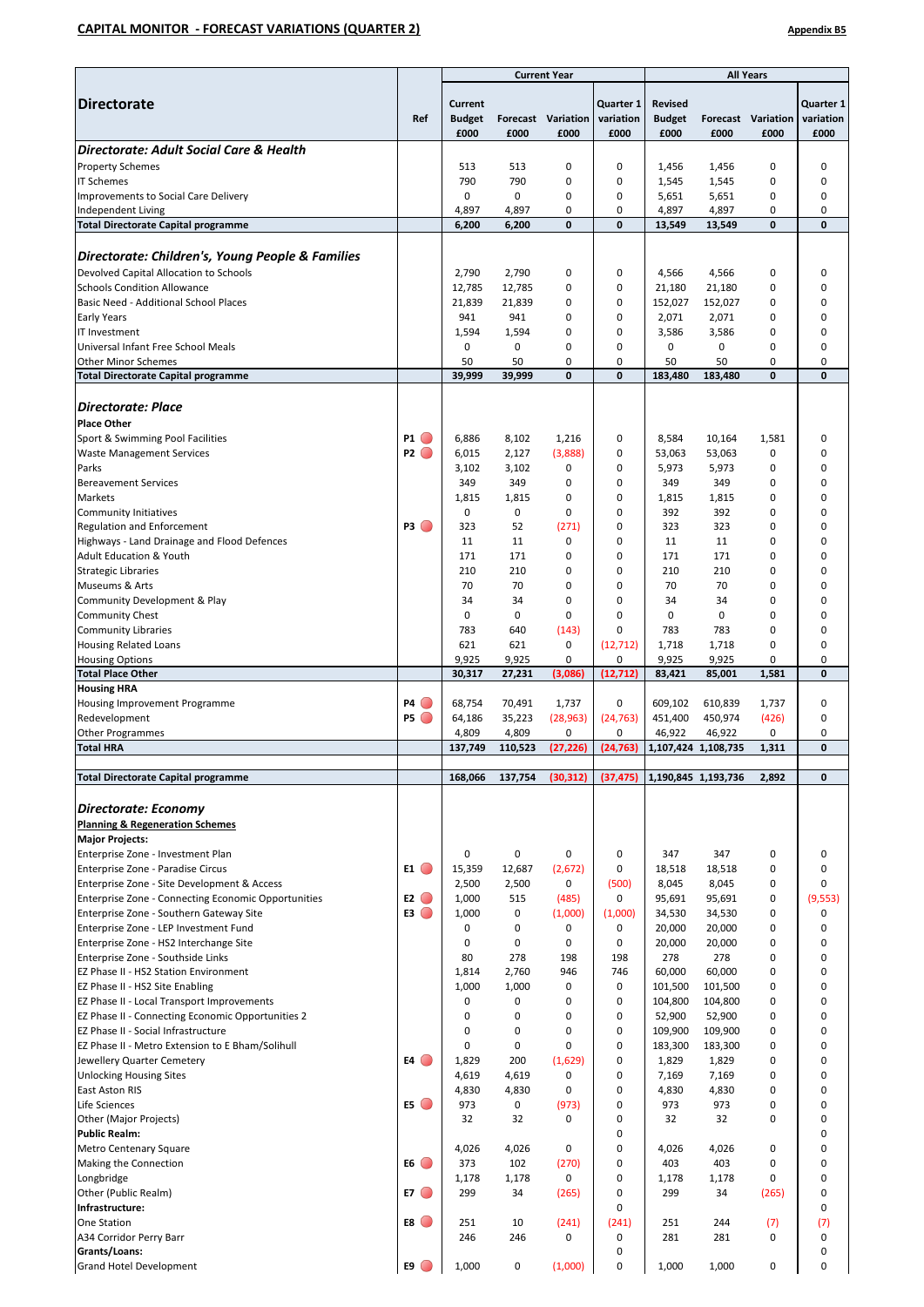#### **CAPITAL MONITOR - FORECAST VARIATIONS (QUARTER 2) Appendix B5**

|                                                                   |                         | <b>Current Year</b>              |                         |                            |                                | <b>All Years</b>                        |                 |                               |                                |
|-------------------------------------------------------------------|-------------------------|----------------------------------|-------------------------|----------------------------|--------------------------------|-----------------------------------------|-----------------|-------------------------------|--------------------------------|
| <b>Directorate</b>                                                | Ref                     | Current<br><b>Budget</b><br>£000 | £000                    | Forecast Variation<br>£000 | Quarter 1<br>variation<br>£000 | <b>Revised</b><br><b>Budget</b><br>£000 | £000            | Forecast Variation<br>£000    | Quarter 1<br>variation<br>£000 |
| <b>Minor Projects</b>                                             |                         | 0                                | $\mathbf 0$             | 0                          | 0                              | 0                                       | $\mathbf 0$     | 0                             | 0                              |
| <b>Housing Development</b>                                        | E10                     | 55,873                           | 8,357                   | (47, 516)                  | 0                              | 259,239                                 | 33,239          | (226,000)                     | 0                              |
| <b>Total Planning &amp; Regeneration Projects</b>                 |                         | 98,280                           | 43,372                  | (54,908)                   | (797)                          | 1,091,318                               | 865,046         | (226, 272)                    | (9,560)                        |
| <b>Employment &amp; Skills</b>                                    |                         |                                  |                         |                            |                                |                                         |                 |                               |                                |
| National College for HS2                                          |                         | 203                              | 203                     | 0                          | 0                              | 203                                     | 203             | 0                             | 0                              |
| ERDF Business Growth & Property Investment                        |                         | 5,450                            | 5,450                   | 0                          | 0                              | 5,918                                   | 5,918           | 0                             | 0                              |
| <b>Total Employment &amp; Skills</b>                              |                         | 5,653                            | 5,653                   | 0                          | 0                              | 6,121                                   | 6,121           | $\mathbf{0}$                  | 0                              |
| <b>Highways</b><br>Safer Routes to Schools                        |                         | 617                              | 617                     | 0                          | 0                              | 2,117                                   | 2,117           | 0                             | 0                              |
| Section 106 & 278                                                 |                         | 19                               | 19                      | $\mathbf 0$                | $\mathbf 0$                    | 19                                      | 19              | 0                             | 0                              |
| Network Integrity                                                 |                         | 1,452                            | 1,452                   | 0                          | 0                              | 4,288                                   | 4,288           | 0                             | 0                              |
| Road Safety                                                       |                         | 839                              | 839                     | 0                          | 0                              | 3,464                                   | 3,464           | 0                             | 0                              |
| <b>Other Minor Schemes</b>                                        |                         | 1,259                            | 1,259                   | 0                          | 0                              | 1,259                                   | 1,259           | 0                             | 0                              |
| <b>Total Highways</b>                                             |                         | 4,186                            | 4,186                   | $\bf{0}$                   | 0                              | 11,147                                  | 11,147          | 0                             | 0                              |
| Transportation                                                    |                         |                                  |                         |                            |                                |                                         |                 |                               |                                |
| <b>Major Schemes:</b>                                             |                         |                                  |                         |                            |                                |                                         |                 |                               |                                |
| <b>Ashted Circus</b>                                              | E11 $\bigcirc$          | 4,215                            | 4,847                   | 632                        | (898)                          | 5,745                                   | 5,745           | 0                             | 0                              |
| <b>Metro Extension</b>                                            |                         | 207                              | 207                     | 0                          | 0                              | 207                                     | 207             | 0                             | 0                              |
| Iron Lane<br>Minworth Unlocking                                   |                         | 1,930<br>2                       | 1,930<br>$\overline{2}$ | 0<br>0                     | 0<br>0                         | 12,197<br>$\overline{2}$                | 12,197<br>2     | 0<br>0                        | 0<br>0                         |
| <b>Battery Way Extension</b>                                      |                         | 3,749                            | 3,749                   | 0                          | 0                              | 5,288                                   | 5,288           | 0                             | 0                              |
| Longbridge Connectivity                                           |                         | 3,500                            | 3,500                   | $\mathbf 0$                | 0                              | 3,754                                   | 3,754           | 0                             | 0                              |
| A457 Dudley Road                                                  |                         | 500                              | 500                     | 0                          | 0                              | 33,734                                  | 33,734          | 0                             | 0                              |
| Peddimore                                                         |                         | 80                               | 80                      | 0                          | 0                              | 80                                      | 80              | 0                             | 0                              |
| Journey Reliability                                               | E12                     | 439                              | 339                     | (100)                      | 0                              | 810                                     | 810             | 0                             | 0                              |
| Tame Valley Phase 2 & 3                                           |                         | 1,027                            | 1,027                   | 0                          | 0                              | 81,737                                  | 81,737          | 0                             | 0                              |
| Selly Oak New Road Phase 1B                                       |                         | 1,655                            | 1,655                   | 0                          | 0                              | 8,762                                   | 8,762           | 0                             | 0                              |
| <b>Wharfdale Bridge</b>                                           |                         | 50                               | 50                      | $\mathbf 0$                | 0                              | 2,550                                   | 2,550           | 0                             | 0                              |
| Snow Hill Station                                                 |                         | 1,000                            | 1,000                   | 0                          | (500)                          | 8,846                                   | 8,846           | 0                             | 0                              |
| Other (Major Schemes)                                             |                         | 929                              | 929                     | 0                          | 0                              | 1,735                                   | 1,735           | 0                             | 0                              |
| Inclusive & Sustainable Growth:<br><b>Holloway Circus</b>         |                         | 165                              | 165                     | 0                          | 0                              | 165                                     | 165             | 0                             | 0                              |
| <b>Bromford Gyratory</b>                                          |                         | 11                               | 11                      | 0                          | 0                              | 11                                      | 11              | 0                             | 0                              |
| Southside / Hurst Street                                          |                         | 106                              | 106                     | (0)                        | 1,000                          | 106                                     | 106             | (0)                           | 9,560                          |
| Clean Air & Hydrogen Buses                                        |                         | 11,000                           | 11,000                  | $\mathbf 0$                | 0                              | 11,000                                  | 11,000          | 0                             | 0                              |
| Journey Reliability                                               |                         | 279                              | 279                     | 0                          | 0                              | 279                                     | 279             | 0                             | 0                              |
| Other (Inclusive & Sustainable Growth)                            |                         | 5,139                            | 5,037                   | (102)                      | 0                              | 20,911                                  | 20,911          | 0                             | 0                              |
| <b>Walking &amp; Cycling</b>                                      |                         | 17,563                           | 17,563                  | 0                          | 0                              | 26,586                                  | 26,586          | 0                             | 0                              |
| <b>Local Measures</b>                                             |                         | 0                                | 0                       | 0                          | 0                              | 0                                       | 0               | 0                             | 0                              |
| <b>Infrastrucure Development</b>                                  |                         | 845                              | 845                     | 0                          | 0                              | 5,109                                   | 5,109           | 0                             | 0                              |
| <b>Section 106 &amp; 278</b>                                      |                         | 84                               | 84                      | 0                          | 0                              | 84                                      | 84              | 0                             | 0                              |
| <b>Funding to be allocated</b><br><b>Total Transportation</b>     |                         | 193                              | 193                     | 0<br>430                   | 0                              | 7,071                                   | 7,071           | 0                             | 0                              |
| <b>Birmingham Property Services</b>                               |                         | 54,668                           | 55,098                  |                            | (398)                          | 236,769                                 | 236,769         | (0)                           | 9,560                          |
| Arena Central                                                     | E13                     | 1,249                            | 0                       | (1, 249)                   | 0                              | 1,249                                   | 0               | (1, 249)                      | 0                              |
| <b>Attwood Green Projects</b>                                     |                         | 239                              | 239                     | 0                          | 0                              | 239                                     | 239             | 0                             | 0                              |
| Council House Complex Development Costs                           |                         | 546                              | 546                     | 0                          | 0                              | 546                                     | 546             | 0                             | 0                              |
| Lee Bank Business Centre                                          |                         | 135                              | 135                     | 0                          | 0                              | 135                                     | 135             | 0                             | 0                              |
| NEC Hotels WOC                                                    |                         | 165                              | 165                     | 0                          | 0                              | 165                                     | 165             | 0                             | 0                              |
| Other (BPS)                                                       |                         | $\overline{7}$                   | $\overline{7}$          | 0                          | 0                              | $\overline{7}$                          | $\overline{7}$  | 0                             | 0                              |
| <b>Total Birmingham Property Services</b>                         |                         | 2,341                            | 1,092                   | (1, 249)                   | 0                              | 2,341                                   | 1,092           | (1, 249)                      | 0                              |
|                                                                   |                         |                                  |                         |                            | (1, 195)                       |                                         |                 |                               | $\mathbf{0}$                   |
| <b>Total Directorate Capital programme</b>                        |                         | 165,129                          | 109,402                 | (55, 727)                  |                                |                                         |                 | 1,347,696 1,120,175 (227,521) |                                |
| Directorate: Finance & Governance                                 |                         |                                  |                         |                            |                                |                                         |                 |                               |                                |
|                                                                   | $F1$ $\bullet$          |                                  |                         |                            |                                |                                         |                 |                               |                                |
| Revenue Reform Projects<br>Gateway / Grand Central Residual Costs |                         | 26,318<br>2,678                  | 28,008<br>2,678         | 1,690<br>0                 | 0<br>0                         | 42,945<br>2,678                         | 52,846<br>2,678 | 9,901<br>0                    | 0<br>0                         |
| Capital Loans & Equity Funds                                      |                         | 5,495                            | 5,495                   | 0                          | 0                              | 13,737                                  | 13,737          | 0                             | 0                              |
| SAP New Developments                                              |                         | 400                              | 400                     | 0                          | 0                              | 4,062                                   | 4,062           | 0                             | 0                              |
| <b>Commonwealth Games</b>                                         |                         | 114,688                          | 114,688                 | 0                          | 0                              | 527,888                                 | 527,888         | 0                             | 0                              |
| <b>Total Directorate Capital programme</b>                        |                         | 149,579                          | 151,269                 | 1,690                      | 0                              | 591,309                                 | 601,210         | 9,901                         | 0                              |
|                                                                   |                         |                                  |                         |                            |                                |                                         |                 |                               |                                |
| <b>Directorate: Strategic Services</b>                            |                         |                                  |                         |                            |                                |                                         |                 |                               |                                |
| Corporate ICT Investment                                          |                         | 8,039                            | 8,033                   | (6)                        | 0                              | 49,994                                  | 49,994          | 0                             | 0                              |
| Digital Birmingham                                                | $\mathsf{S1}$ $\bullet$ | 288                              | 164                     | (124)                      | 0                              | 313                                     | 313             | 0                             | 0                              |
| <b>IT Projects</b>                                                |                         | 407                              | 407                     | 0                          | 0                              | 407                                     | 407             | 0                             | 0                              |
| <b>Total Directorate Capital programme</b>                        |                         | 8,733                            | 8,603                   | (130)                      | 0                              | 50,714                                  | 50,714          | $\mathbf{0}$                  | 0                              |
| <b>Total BCC</b>                                                  |                         | 537,706                          | 453,227                 | (84, 479)                  | (38, 670)                      | 3,377,593 3,162,865 (214,729)           |                 |                               | $\mathbf 0$                    |
|                                                                   |                         |                                  |                         |                            |                                |                                         |                 |                               |                                |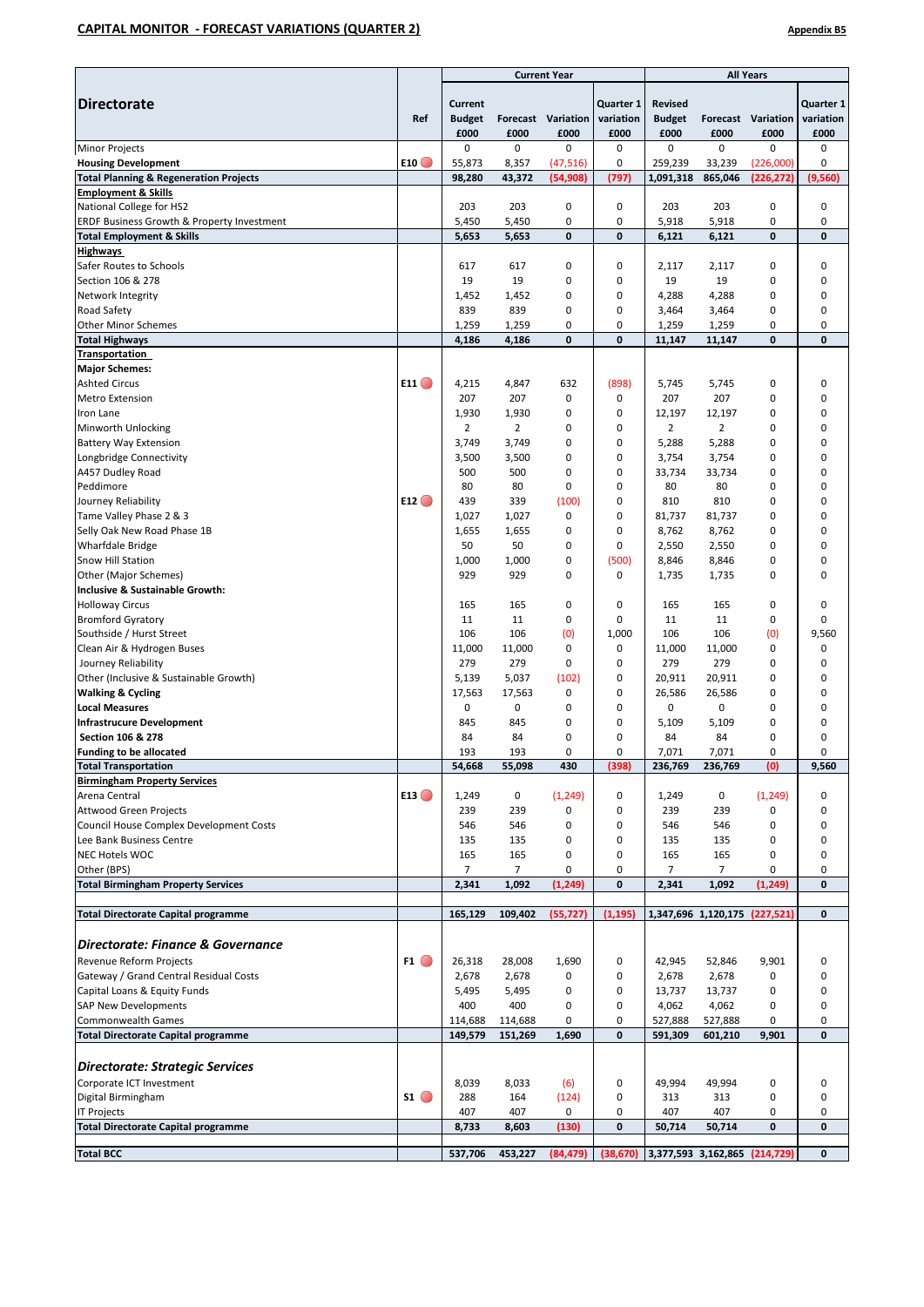|                | <b>Directorate: Place</b>                                                  |             |                  |                  |
|----------------|----------------------------------------------------------------------------|-------------|------------------|------------------|
| Ref            | Major capital variations and associated key issues                         | 2018/19     | <b>All years</b> |                  |
|                |                                                                            | Reported    | Reported         | <b>Quarter 2</b> |
|                |                                                                            | quarter 1   | quarter 2        | variation        |
|                |                                                                            | £000        | £000             | £000             |
| <b>P1</b>      | <b>Sport &amp; Swimming Pool Facilities</b>                                |             |                  |                  |
|                | Icknield Port Loop estimated overspend of £1.2m due to 12 month delay      | $\mathbf 0$ | 1,216            | 1,581            |
|                | of commencement, leading to indexation, delay costs & costs that sit       |             |                  |                  |
|                | outside of the redline responsibility of the contractor. Northfield Pool   |             |                  |                  |
|                | estimated overspend of £320k due to additional costs at new leisure        |             |                  |                  |
|                | centres for utilities and highways works not included in the contract.     |             |                  |                  |
|                | Approval for prudential borrowing to cover additional costs will be        |             |                  |                  |
|                | sought when final figures are known. The additional prudential             |             |                  |                  |
|                | borrowing charges related to this will be met from existing revenue        |             |                  |                  |
|                | budgets by extending the repayment periods from 25 to 40 years.            |             |                  |                  |
| <b>P2</b>      | <b>Waste Management Services</b>                                           |             |                  |                  |
|                | Depot re-development slipped due to target costs exceeding the budget.     |             |                  |                  |
|                | Awaiting revised quotes.                                                   | 0           | (3,888)          | 0                |
| P <sub>3</sub> | <b>Regulation and Enforcement</b>                                          |             |                  |                  |
|                | Mortuary Ventilation slippage due to urgent works to roof required         | 0           | (271)            | $\pmb{0}$        |
|                | before work can commence.                                                  |             |                  |                  |
| <b>P4</b>      | <b>Housing Improvement Programme</b>                                       |             |                  |                  |
|                | The forecast overspend of £1.737m relates to additional works to tower     |             |                  |                  |
|                | blocks following the Fire Risk Management review. This will be funded      | 0           | 1,737            | 1,737            |
|                | from existing capital reserves.                                            |             |                  |                  |
| <b>P5</b>      | Redevelopment                                                              |             |                  |                  |
|                | BMHT (£24,614m): the variation is due to delays in obtaining materials     |             |                  |                  |
|                | for certain sites, adverse weather and labour supply issues, delays during |             |                  |                  |
|                | the tender process for new schemes, delays on obtaining highways           |             |                  |                  |
|                | approval for works, and estimated spend forecasts being amended as         |             |                  |                  |
|                | schemes are approved. Clearance (£4,349m) slippage due to slower than      | (24, 763)   | (28, 963)        | (426)            |
|                | anticipated rehousing of larger families and voluntary acquisition of      |             |                  |                  |
|                | owner occupied properties. Specific delays in Druids Heath due to          |             |                  |                  |
|                | protracted consultation on masterplanning.                                 |             |                  |                  |
|                |                                                                            |             |                  |                  |
|                | Action put into place: Utilising development officer experience in order   |             |                  |                  |
|                | to make more accurate predictions with regard to predicted spend,          |             |                  |                  |
|                | handovers, start on site etc. Liaise with contractors more closely to      |             |                  |                  |
|                | discuss potential material delays and labour demands. Work more            |             |                  |                  |
|                | closely with highways to reduce delays obtaining approval.                 |             |                  |                  |
|                |                                                                            |             |                  |                  |
|                |                                                                            |             |                  |                  |
|                |                                                                            |             |                  |                  |
|                | Total directorate over / (under)                                           | (24, 763)   | (30, 169)        | 2,892            |

### *Directorate: Economy*

| Ref            | Major capital variations and associated key issues                    |            | 2018/19    |                  |  |  |
|----------------|-----------------------------------------------------------------------|------------|------------|------------------|--|--|
|                |                                                                       | Reported   | Reported   | <b>Quarter 2</b> |  |  |
|                |                                                                       | last month | this month | variation        |  |  |
|                |                                                                       | £000       | £000       | £000             |  |  |
| E1             | <b>Enterprise Zone - Paradise Circus</b>                              |            |            |                  |  |  |
|                | A revised project business case is currently being independently      |            |            |                  |  |  |
|                | appraised for GBSLEP fund. Pending this approval being award in       | 0          |            | 0                |  |  |
|                | November 2018 project expenditure has slipped on phase 2 works whilst |            | (2,672)    |                  |  |  |
|                | any critical path activities are undertaken.                          |            |            |                  |  |  |
| E <sub>2</sub> | <b>Enterprise Zone - Connecting Economic Opportunities</b>            |            |            |                  |  |  |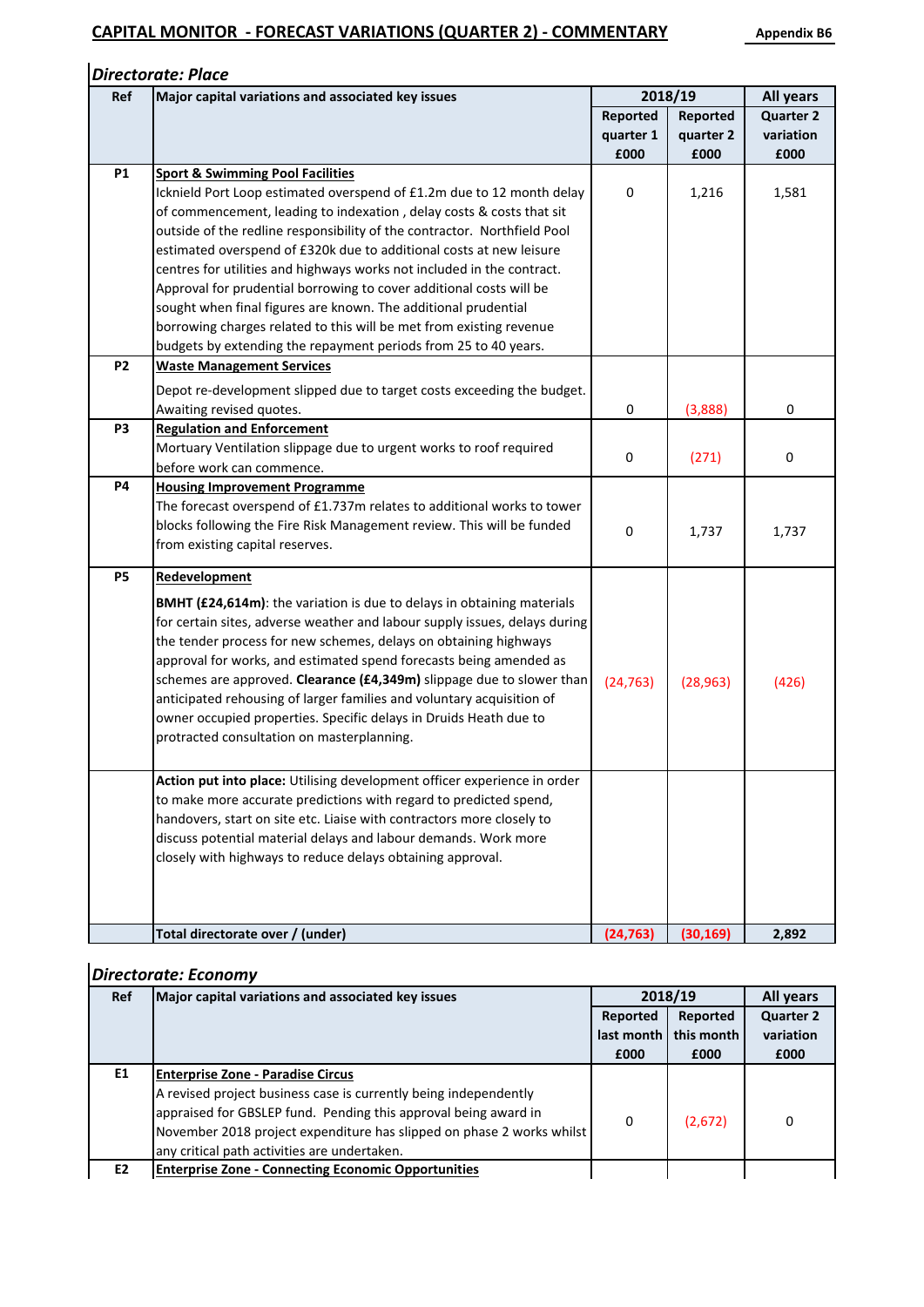|                | The original budget was based upon the GBSLEP's EZ Investment Plan<br>which gave an indicative profile for spend on the Metro Digbeth Public<br>Realm scheme. Since then, Cabinet has approved the PDD report on<br>26th June 2018 for £0.515m which recognises that design works needs<br>to be fully developed before seeking approval for the Full Business Case<br>by both GBSLEP and City Council. This has led to a reprofiling of the<br>budget.                                                                                                                                                                                                                                                                                                                                                                                                                                                                                                                                        | 0           | (485)     | 0                |
|----------------|------------------------------------------------------------------------------------------------------------------------------------------------------------------------------------------------------------------------------------------------------------------------------------------------------------------------------------------------------------------------------------------------------------------------------------------------------------------------------------------------------------------------------------------------------------------------------------------------------------------------------------------------------------------------------------------------------------------------------------------------------------------------------------------------------------------------------------------------------------------------------------------------------------------------------------------------------------------------------------------------|-------------|-----------|------------------|
| E3             | <b>Enterprise Zone - Southern Gateway Site</b>                                                                                                                                                                                                                                                                                                                                                                                                                                                                                                                                                                                                                                                                                                                                                                                                                                                                                                                                                 |             |           |                  |
|                | The programme has been slipped to reflect the timetable for selection of<br>a preferred developer which will not be achieved until the final quarter<br>of 2018.<br>Action has been put in place to select a preferred development partner.                                                                                                                                                                                                                                                                                                                                                                                                                                                                                                                                                                                                                                                                                                                                                    | (1,000)     | (1,000)   | 0                |
| <b>E4</b>      | <b>Jewellery Quarter Cemetery</b><br>Project slipped due to tenders in excess of budget and a necessity to<br>value engineer the project.                                                                                                                                                                                                                                                                                                                                                                                                                                                                                                                                                                                                                                                                                                                                                                                                                                                      | $\pmb{0}$   | (1,629)   | $\boldsymbol{0}$ |
| E5             | <b>Life Sciences</b>                                                                                                                                                                                                                                                                                                                                                                                                                                                                                                                                                                                                                                                                                                                                                                                                                                                                                                                                                                           |             |           |                  |
|                | The project has slipped back due to the University of Birmingham<br>requiring further studies into the development of the park which have<br>taken longer than expected. University of Birmingham are looking to<br>submit an FBC to the GBSLEP in the new year which will set out the<br>revised project programme.                                                                                                                                                                                                                                                                                                                                                                                                                                                                                                                                                                                                                                                                           | 0           | (973)     | 0                |
| E <sub>6</sub> | <b>Making the Connection</b><br>Making the Connections forms part of the wider CWG City Centre<br>Scheme.                                                                                                                                                                                                                                                                                                                                                                                                                                                                                                                                                                                                                                                                                                                                                                                                                                                                                      | 0           | (270)     | 0                |
| E7             | <b>Other (Public Realm)</b>                                                                                                                                                                                                                                                                                                                                                                                                                                                                                                                                                                                                                                                                                                                                                                                                                                                                                                                                                                    |             |           |                  |
| E8             | Minor underspends on various S106 funded projects.<br><b>One Station</b>                                                                                                                                                                                                                                                                                                                                                                                                                                                                                                                                                                                                                                                                                                                                                                                                                                                                                                                       | 0           | (265)     | (265)            |
|                | Work has been undertaken to identify the options for how the Moor<br>Street/New Street link can be improved. This identified a number of<br>issues which impact on the ability to deliver improvement works, these<br>included structural works affecting the rail infrastructure below Swan<br>Passage and a number of different land ownerships. Going forward the<br>project and associated funding will be incorporated into the proposals to<br>remodel Moor Street to reduce the level of traffic and increase the<br>amount of space for pedestrians and cyclists. This will achieve the<br>aspiration for creating a high quality arrival space in front on the HS2<br>Curzon Station that will help integrate it within the City Centre Core.<br>Action has been put in place to undertake feasbility work in partnership<br>with the West Midlands Combined Authority and West Midlands Rail to<br>progress the options and provide solutions to the issues that were<br>identified. | (241)       | (241)     | (7)              |
| E9             | <b>Grand Hotel Development</b><br>The BCC repayable grant is the final installment following £4m of GBSLEP<br>Growing Places repayable grant. This is payable upon final completion of<br>the building which is now expected to happen in 2019/20.                                                                                                                                                                                                                                                                                                                                                                                                                                                                                                                                                                                                                                                                                                                                             | $\mathbf 0$ | (1,000)   | 0                |
| E10            | <b>Housing Development</b><br>Proposal for the disposal of Housing Revenue Account void properties to<br>InReach not now being pursued due to awaiting Secretary of State<br>approval, at the time of writing.                                                                                                                                                                                                                                                                                                                                                                                                                                                                                                                                                                                                                                                                                                                                                                                 | 0           | (47, 516) | (226,000)        |
| E11            | <b>Ashted Circus</b><br>The Project start date slipped by 7 months, delays due to upcoming<br>works including the installation of temporary signals and infilling of<br>subways, expected completion date is February 2019.<br>Actions; improved contractor efficiency on site has meant the works are<br>catching up & should complete sooner.                                                                                                                                                                                                                                                                                                                                                                                                                                                                                                                                                                                                                                                | (898)       | 632       | 0                |
| E12            | Journey Reliability<br>The approvals for the funding and FBC have slipped which has had an<br>impact on the appointment of the contractors and the delivery of the<br>project within project time constraints. £100k of Local growth funding<br>has been slipped into 2019-20 in-line with the delays.                                                                                                                                                                                                                                                                                                                                                                                                                                                                                                                                                                                                                                                                                         | 0           | (100)     | 0                |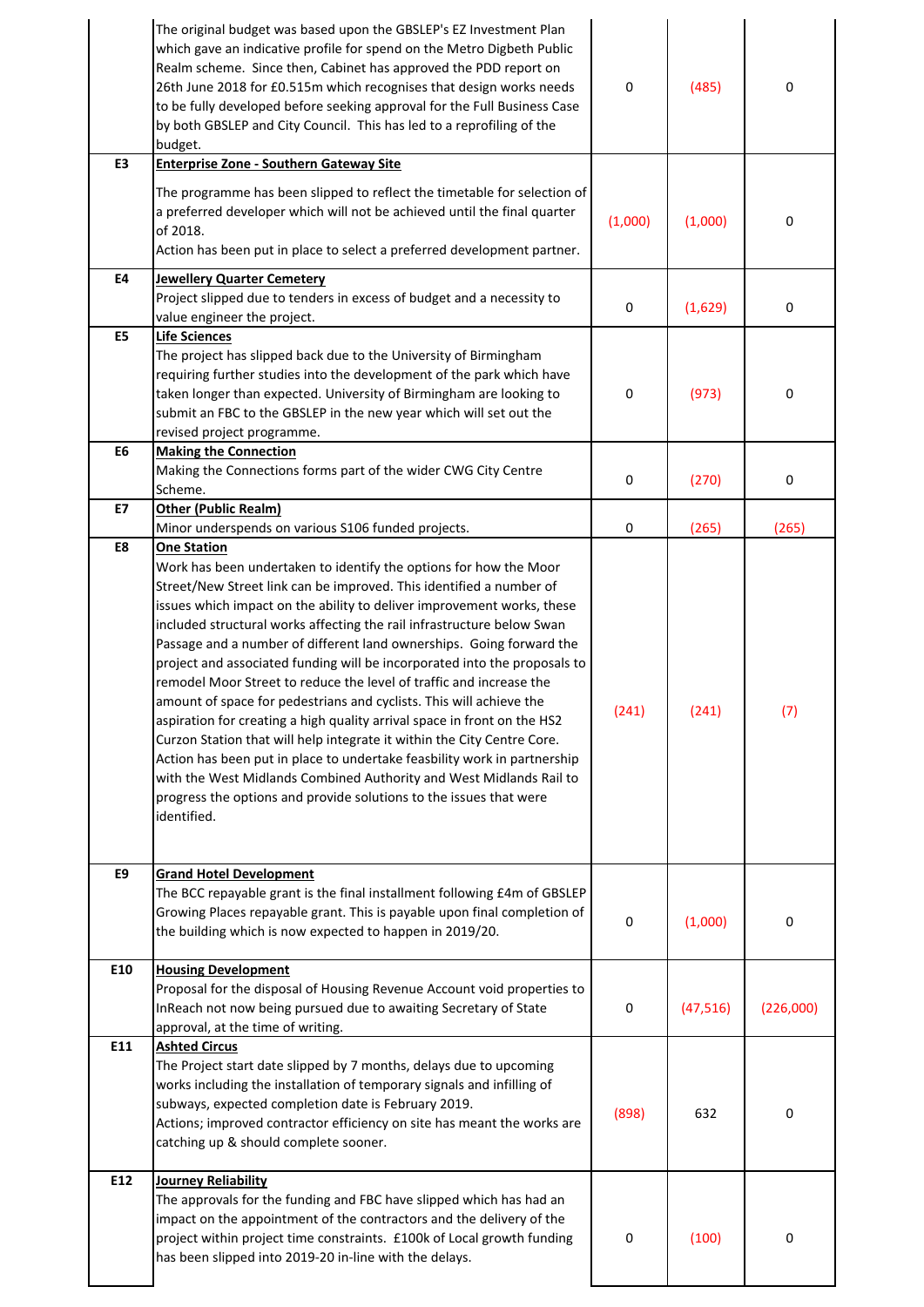| E13 | <b>Arena Central</b><br>The current budget relates to a loan facility for Arena Central which has<br>now been repaid in full following the success of the project. As a result<br>the loan is no longer required and the budget and forecast variance will<br>be removed for month 7. | 0       | (1,249)   | (1, 249)  |
|-----|---------------------------------------------------------------------------------------------------------------------------------------------------------------------------------------------------------------------------------------------------------------------------------------|---------|-----------|-----------|
|     |                                                                                                                                                                                                                                                                                       |         |           |           |
|     | Total directorate over / (under)                                                                                                                                                                                                                                                      | (2.139) | (56, 769) | (227,521) |

### *Directorate: Finance & Governance*

| <b>Ref</b>     | Major capital variations and associated key issues                                                                                                                                                                                | 2018/19   | All years |                  |
|----------------|-----------------------------------------------------------------------------------------------------------------------------------------------------------------------------------------------------------------------------------|-----------|-----------|------------------|
|                |                                                                                                                                                                                                                                   | Reported  | Reported  | <b>Quarter 2</b> |
|                |                                                                                                                                                                                                                                   | quarter 1 | quarter 2 | variation        |
|                |                                                                                                                                                                                                                                   | £000      | £000      | £000             |
| F <sub>1</sub> | <b>Revenue Reform Projects</b>                                                                                                                                                                                                    |           |           |                  |
|                | The projections for redundancy and pension strain costs have been<br>updated following the Corporate Voluntary Redundancy Trawl, funded<br>by capital receipts as part of the Governments capital receipts flexibility<br>scheme. | 0         | 1,690     | 9,901            |
|                | Total directorate over / (under)                                                                                                                                                                                                  | 0         | 1,690     | 9,901            |

### *Directorate: Strategic Services*

| <b>Ref</b>     | Major capital variations and associated key issues                     |           | 2018/19   | All years        |
|----------------|------------------------------------------------------------------------|-----------|-----------|------------------|
|                |                                                                        | Reported  | Reported  | <b>Quarter 2</b> |
|                |                                                                        | quarter 1 | quarter 2 | variation        |
|                |                                                                        | £000      | £000      | £000             |
| S <sub>1</sub> | <b>Digital Birmingham</b>                                              |           |           |                  |
|                | The project supports 125 Small & Medium Enterprises, to innovate using |           |           |                  |
|                | data to develop new products and services. It runs until September     |           |           |                  |
|                | 2019. it's an ongoing project and SMEs are still enrolling and being   | 0         | (124)     | 0                |
|                | identified as suitable for this dedicated support. The project is 50%  |           |           |                  |
|                | funded by ERDF grant.                                                  |           |           |                  |
|                | Total directorate over / (under)                                       | ŋ         | (124)     | n                |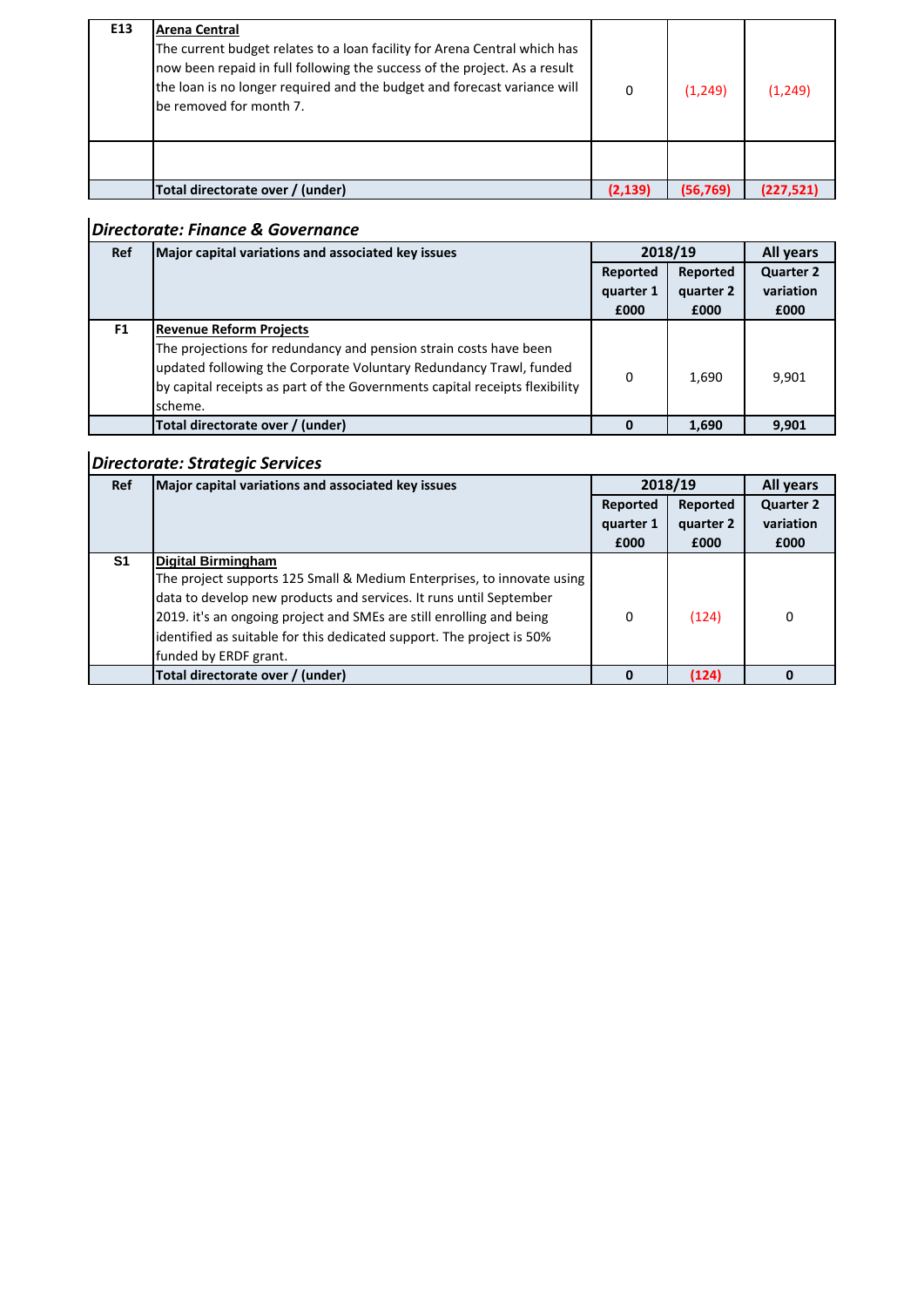### **Prudential Borrowing - Additions or Reductions Quarter 2 (July to September) 2018**

This Appendix reviews changes in the Council's proposed borrowing to finance capital expenditure to show whether the Council's underlying indebtedness increases or decreases.

| Description                                           | #              | 2018/19   | 2019/20      | <b>Later Years</b><br>£'000 | <b>Total</b> |
|-------------------------------------------------------|----------------|-----------|--------------|-----------------------------|--------------|
|                                                       |                | £'000     | £'000        |                             | £'000        |
| <b>Borrowing Needing Budget Support</b>               |                |           |              |                             |              |
| Place:                                                |                |           |              |                             |              |
| <b>Waste Management Services</b>                      | A              | (3,888)   | 3,888        | $\mathbf 0$                 | $\bf{0}$     |
|                                                       |                |           |              |                             |              |
| TOTAL BORROWING NEEDING BUDGET SUPPORT                |                | (3,888)   | 3,888        | $\pmb{0}$                   | $\bf{0}$     |
| <b>SELF SUPPORTED</b>                                 |                |           |              |                             |              |
| Place:                                                |                |           |              |                             |              |
| Sport                                                 | <b>A&amp;N</b> | 1,216     | 940          | 0                           | 2,157        |
| <b>Regulation &amp; Enforcement</b>                   | A              | (247)     | 271          | 0                           | 24           |
| <b>Strategic Libraries</b>                            | A              | 30        | $\mathbf 0$  | 0                           | 30           |
| <b>Community Libraries</b>                            | A              | (143)     | 143          | $\mathbf 0$                 | $\bf{0}$     |
| Economy:                                              |                |           |              |                             |              |
| Enterprise Zone Investment Plan Phases 1 & 2          | A              | (7,601)   | (1,237)      | 7,258                       | (1,580)      |
| <b>Housing Development</b>                            | A              | (34, 804) | (34, 804)    | (156, 392)                  | (226,000)    |
| <b>Strategic Services:</b>                            |                |           |              |                             |              |
| <b>ICT Infrastructure</b>                             | A              | (6)       | 6            | $\mathbf 0$                 | 0            |
| <b>Finance &amp; Governance</b>                       |                |           |              |                             |              |
| Capital Loans & Equity                                | A              | 2,953     | $\mathbf{0}$ | 0                           | 2,953        |
| <b>Commonwealth Games</b>                             | N              | 19,367    | 73,100       | 207,600                     | 300,067      |
| <b>TOTAL SELF SUPPORTED BORROWING</b>                 |                | (19, 235) | 38,419       | 58,466                      | 77,650       |
| TOTAL ADDITIONS / (REDUCTION) IN PRUDENTIAL BORROWING |                | (23, 123) | 42,307       | 58,466                      | 77,650       |

Note: This includes some re-phasing between years and excludes slippage brought forward from 2017/18

# A - Amendment to existing project spend or resources.

N - New projects or programmes added in the quarter.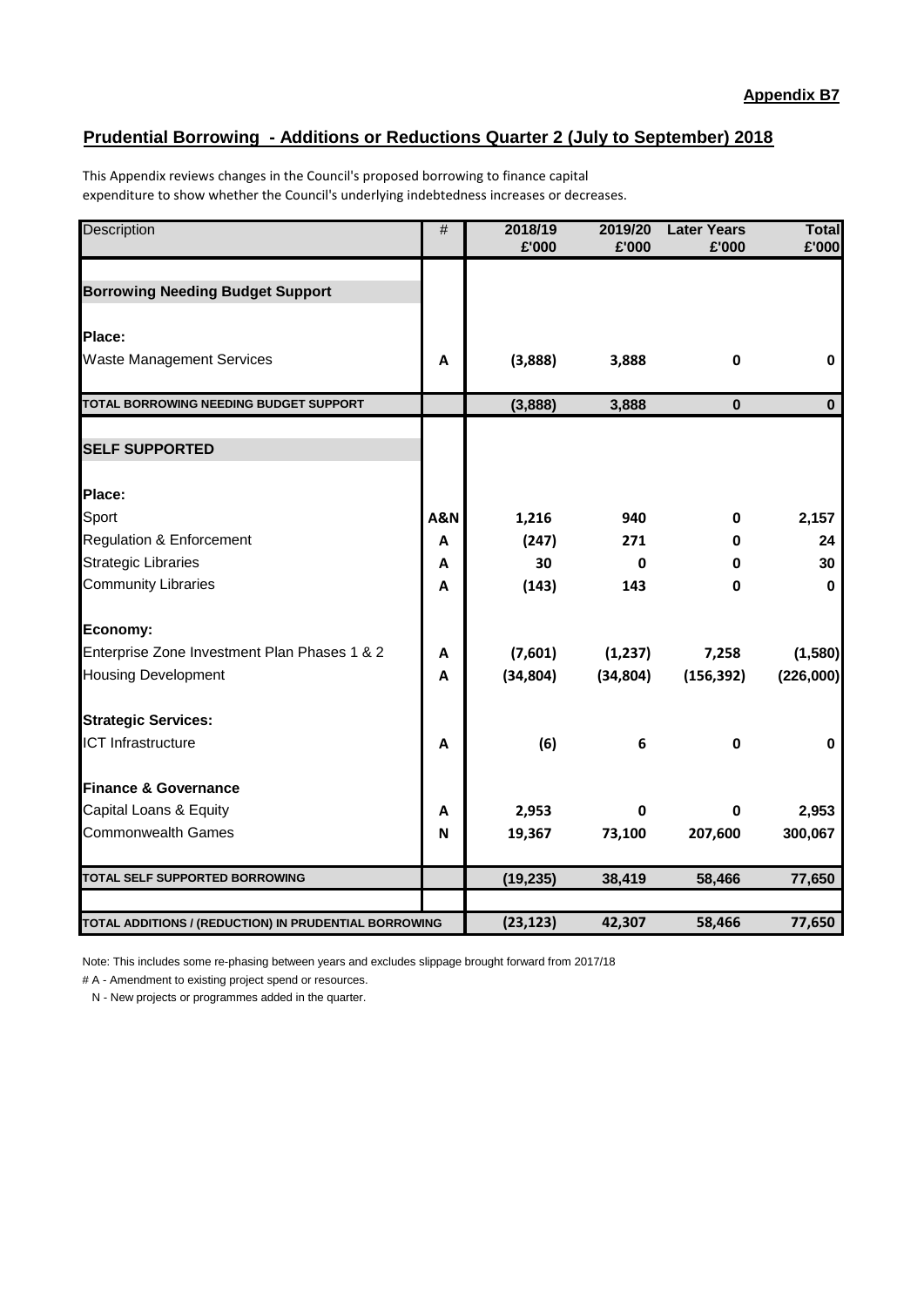#### **CAPITAL - CAPITAL EXPENDITURE PLAN - FORECAST 2018/19 QUARTER 2 Appendix B8**

This appendix shows capital plans over the ten year Long Term Financial Plan period, for those projects where longer term plans have been developed. Long term plans will be subject to ongoing review to ensure that any expenditure plans are within a prudent forecast of resources. Please note that many projects do not have such long term planning horizons, and the absence of forecasts does not mean that no spend is anticipated, just that it cannot yet be reasonably quantified.

|                                                          | 2018/19                                 | 2019/20                                        | 2020/21                                        | 2021/22                                        | 2022/23                                 | 2023/24                                        | 2024/25                                           | 2025/26                                 |                                                | 2026/27 2027/28 &<br>Later<br>Years            | <b>Total</b>                                   |
|----------------------------------------------------------|-----------------------------------------|------------------------------------------------|------------------------------------------------|------------------------------------------------|-----------------------------------------|------------------------------------------------|---------------------------------------------------|-----------------------------------------|------------------------------------------------|------------------------------------------------|------------------------------------------------|
|                                                          | Quarter 2<br><b>Forecast</b><br>£'000's | <b>Quarter 2</b><br><b>Forecast</b><br>£'000's | <b>Quarter 2</b><br><b>Forecast</b><br>£'000's | <b>Quarter 2</b><br><b>Forecast</b><br>£'000's | Quarter 2<br><b>Forecast</b><br>£'000's | <b>Quarter 2</b><br><b>Forecast</b><br>£'000's | Quarter 2 Quarter 2<br><b>Forecast</b><br>£'000's | <b>Forecast</b><br>£'000's              | <b>Quarter 2</b><br><b>Forecast</b><br>£'000's | <b>Quarter 2</b><br><b>Forecast</b><br>£'000's | <b>Quarter 2</b><br><b>Forecast</b><br>£'000's |
|                                                          |                                         |                                                |                                                |                                                |                                         |                                                |                                                   |                                         |                                                |                                                |                                                |
|                                                          |                                         |                                                |                                                |                                                |                                         |                                                |                                                   |                                         |                                                |                                                |                                                |
| <b>ADULT SOCIAL CARE &amp; HEALTH DIRECTORATE</b>        | 6,200                                   | 2,593                                          | 2,872                                          | 1,884                                          | $\mathbf{0}$                            | $\mathbf{0}$                                   | $\mathbf{0}$                                      | $\mathbf{0}$                            | $\mathbf{0}$                                   | $\mathbf{0}$                                   | 13,549                                         |
| <b>CHILDREN, YOUNG PEOPLE &amp; FAMILIES DIRECTORATE</b> | 39,999                                  | 36,870                                         | 27,696                                         | 78,914                                         | $\mathbf{o}$                            | $\mathbf{o}$                                   | $\mathbf{0}$                                      | $\mathbf{0}$                            | $\mathbf{0}$                                   | $\mathbf{0}$                                   | 183,480                                        |
| <b>PLACE DIRECTORATE</b>                                 |                                         |                                                |                                                |                                                |                                         |                                                |                                                   |                                         |                                                |                                                |                                                |
| <b>Private Sector Housing</b>                            | 621                                     | 625                                            | 472                                            | $\mathbf 0$                                    | 0                                       | 0                                              | 0                                                 | 0                                       | $\mathbf 0$                                    | O                                              | 1,718                                          |
| <b>Housing Options</b>                                   | 9,925                                   | $\mathbf 0$                                    | $\mathbf 0$                                    | $\mathbf{o}$                                   | $\mathbf o$                             | $\mathbf 0$                                    | $\mathbf{o}$                                      | $\mathbf 0$                             | $\mathbf 0$                                    | $\mathbf{o}$                                   | 9,925                                          |
| <b>Other - General Fund</b>                              | 16,685                                  | 55,906                                         | 376                                            | 392                                            | O                                       | 0                                              | $\mathbf 0$                                       | U                                       | 0                                              | $\mathbf 0$                                    | 73,358                                         |
| <b>HRA</b>                                               | 110,523                                 | 139,218                                        | 126,347                                        | 99,959                                         | 107,276                                 | 109,697                                        | 106,887                                           | 106,536                                 | 104,543                                        | 97,749                                         | 1,108,735                                      |
|                                                          | $\mathbf 0$                             | $\mathbf 0$                                    | 0                                              | $\mathbf 0$                                    | O                                       | $\mathbf{0}$                                   | 0                                                 | $\Omega$                                | $\mathbf{o}$                                   | $\mathbf{0}$                                   | 0                                              |
| TOTAL CAPITAL - PLACE DIRECTORATE                        | 137,754                                 | 195,749                                        | 127,194                                        | 100,351                                        | 107,276                                 | 109,697                                        | 106,887                                           | 106,536                                 | 104,543                                        | 97,749                                         | $\Omega$<br>1,193,736                          |
| <b>ECONOMY DIRECTORATE</b><br>Regeneration               |                                         |                                                |                                                |                                                |                                         |                                                |                                                   |                                         |                                                |                                                |                                                |
| Enterprise Zone Investment Plan                          | $\Omega$                                | $\mathbf 0$                                    | 0                                              | $\mathbf 0$                                    | 0                                       | $\mathbf 0$                                    | $\mathbf 0$                                       | $\mathbf 0$                             | 0                                              | 347                                            | 347                                            |
| Paradise Circus Redevelopment                            | 12,687                                  | 5,831                                          | $\boldsymbol{0}$                               | $\mathbf 0$                                    | $\mathbf 0$                             | $\mathbf 0$                                    | $\mathbf 0$                                       | $\Omega$                                | 0                                              | $\mathbf 0$                                    | 18,518                                         |
| Site Development & Access                                | 2,500                                   | $\mathbf 0$                                    | $\mathbf 0$                                    | $\mathbf 0$                                    | $\mathbf 0$                             | $\Omega$                                       | $\Omega$                                          | $\Omega$                                | 0                                              | 5,545                                          | 8,045                                          |
| Southern Gateway Site                                    | $\mathbf 0$                             | $\mathbf 0$                                    | 7,142                                          | 12,683                                         | 10,000                                  | 4,705                                          | $\mathbf 0$                                       | $\mathbf 0$                             | 0                                              | $\mathbf 0$                                    | 34,530                                         |
| LEP Investment Fund                                      | $\Omega$                                | $\Omega$                                       | $\mathbf 0$                                    | $\Omega$                                       | $\Omega$                                | $\Omega$                                       | 5,000                                             | 5,000                                   | 5,000                                          | 5,000                                          | 20,000                                         |
| HS2 - Interchange Site                                   | $\Omega$                                | $\Omega$                                       | $\Omega$                                       | 5,000                                          | 5,000                                   | 5,000                                          | 5,000                                             | $\Omega$                                | 0                                              | $\Omega$                                       | 20,000                                         |
| Southside Links                                          | 278                                     | $\Omega$                                       | $\Omega$                                       | $\Omega$                                       | $\Omega$                                | $\Omega$                                       | $\Omega$                                          | $\Omega$                                | $\Omega$                                       | $\Omega$                                       | 278                                            |
| One Station                                              | 10                                      | 234                                            | $\Omega$                                       | $\Omega$                                       | $\Omega$                                | $\Omega$                                       | $\Omega$                                          | $\Omega$                                | $\Omega$                                       | $\Omega$                                       | 244                                            |
| Making the Connections                                   | 79                                      | $\mathbf 0$                                    | $\mathbf 0$                                    | $\mathbf 0$                                    | $\mathbf 0$                             | $\mathbf 0$                                    | $\mathbf 0$                                       | $\Omega$                                | 0                                              | $\Omega$                                       | 79                                             |
| Centenary Square                                         | 3,820                                   | $\mathbf 0$                                    | $\Omega$                                       | $\Omega$                                       | $\Omega$                                | $\Omega$                                       | $\Omega$                                          | $\Omega$                                | 0                                              | $\Omega$                                       | 3,820                                          |
| <b>HS2 Station Environment</b>                           | 2,760                                   | 3,241                                          | 13,399                                         | 19,800                                         | 15,800                                  | 3,000                                          | 2,000                                             | $\Omega$                                | $\Omega$                                       | $\mathbf 0$                                    | 60,000                                         |
| Site Enabling Works                                      | 1,000                                   | 1,500                                          | 1,000                                          | 2,000                                          | 2,000                                   | 2,000                                          | 11,800                                            | 12,900                                  | 16,250                                         | 51,050                                         | 101,500                                        |
| Local Transport Improvements                             | $\mathbf 0$                             | $\mathbf 0$                                    | $\mathbf 0$                                    | $\mathbf 0$                                    | 4,300                                   | 4,400                                          | 4,600                                             | 4,800                                   | 5,000                                          | 81,700                                         | 104,800                                        |
| Curzon Connecting Economic Opportunities                 | 515                                     | 1,485                                          | 20,000                                         | 10,000                                         | 10,000                                  | 10,000                                         | 10,000                                            | 10,000                                  | 10,000                                         | 56,800                                         | 138,800                                        |
| Social Infrastructure                                    | $\mathbf 0$                             | $\Omega$                                       | $\mathbf 0$                                    | $\mathbf 0$                                    | $\mathbf 0$                             | $\mathbf 0$                                    | $\mathbf 0$                                       | $\Omega$                                | 0                                              | 109,900                                        | 109,900                                        |
| Metro Extension to East Birmingham/Solihull              | $\Omega$                                | $\Omega$                                       | $\Omega$                                       | $\Omega$                                       | 48,100                                  | 46,200                                         | 44,500                                            | 44,500                                  | 0                                              | $\Omega$                                       | 183,300                                        |
| Other Regeneration Schemes                               | 19,723                                  | 16,367                                         | 15,003                                         |                                                | $\mathbf 0$                             | $\mathbf 0$                                    | $\mathbf 0$                                       | $\Omega$                                | 0                                              | 9,791                                          | 60,885                                         |
| <b>Total Planning &amp; Regeneration</b>                 | 43,372                                  | 28,658                                         | 56,544                                         | 49,483                                         | 95,200                                  | 75,305                                         | 82,900                                            | 77,200                                  | 36,250                                         | 320,133                                        | 865,046                                        |
|                                                          | 2018/19                                 | 2019/20                                        | 2020/21                                        | 2021/22                                        | 2022/23                                 | 2023/24                                        | 2024/25                                           | 2025/26                                 |                                                | 2026/27 2027/28 &<br>Later<br><b>Years</b>     | <b>Total</b>                                   |
|                                                          | Quarter 2<br><b>Forecast</b><br>£'000's | <b>Quarter 2</b><br><b>Forecast</b><br>£'000's | Quarter 2<br><b>Forecast</b><br>£'000's        | Quarter 2<br><b>Forecast</b><br>£'000's        | Quarter 2<br><b>Forecast</b><br>£'000's | Quarter 2<br><b>Forecast</b><br>£'000's        | Quarter 2<br><b>Forecast</b><br>£'000's           | Quarter 2<br><b>Forecast</b><br>£'000's | <b>Quarter 2</b><br><b>Forecast</b><br>£'000's | <b>Quarter 2</b><br><b>Forecast</b><br>£'000's | <b>Quarter 2</b><br><b>Forecast</b><br>£'000's |